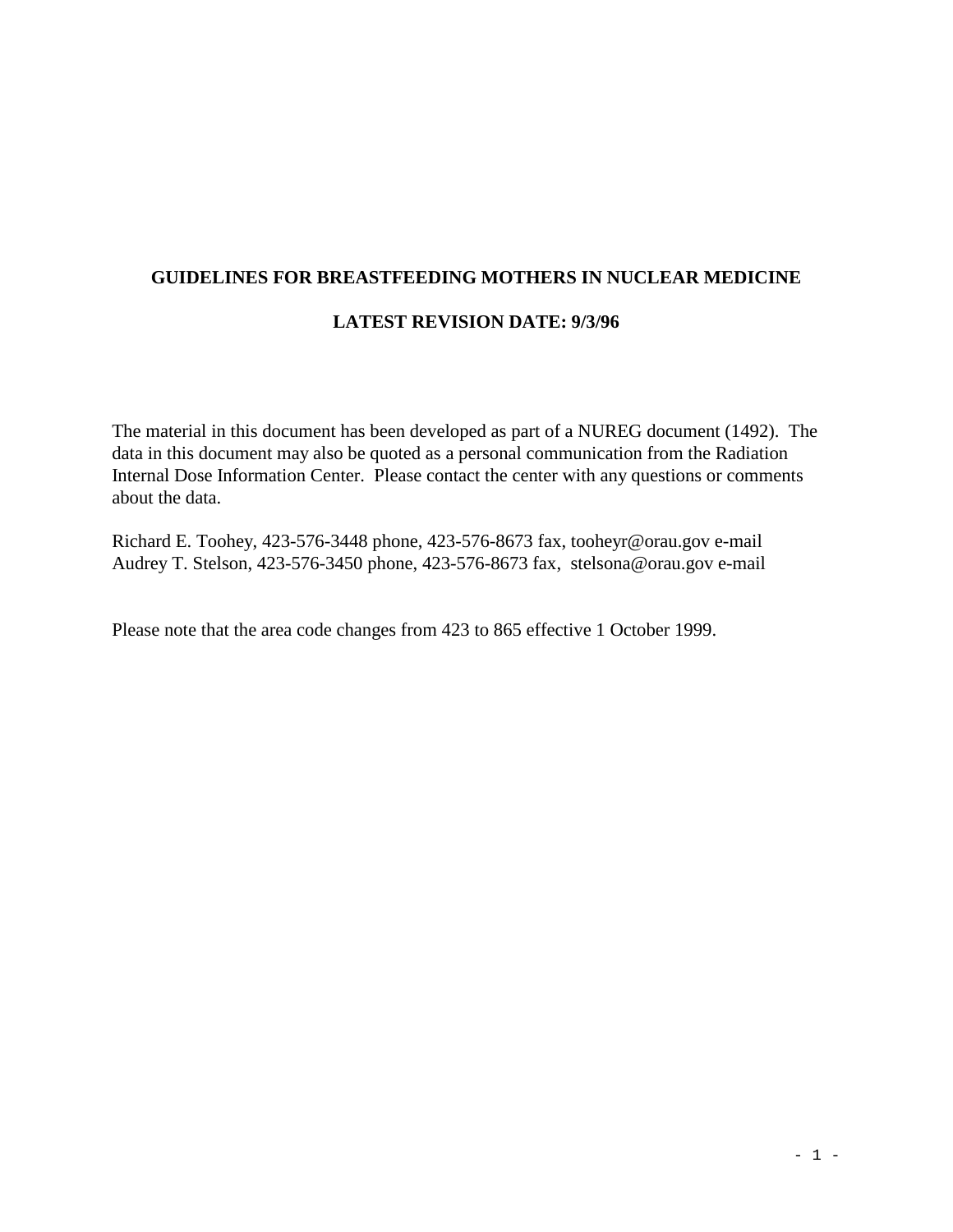|                                     |         | Effective Dose Equivalent* (rem/mCi) |
|-------------------------------------|---------|--------------------------------------|
| Radiopharmaceutical                 | Newborn | One-Year-Old                         |
| Ga-67 Citrate                       | 6.7     | 2.69                                 |
| Tc-99m DTPA                         | 0.13    | 0.056                                |
| Tc-99m MAA                          | 0.63    | 0.26                                 |
| Tc-99m Pertechnetate                | 0.41    | 0.19                                 |
| I-131 Sodium Iodide (NaI) 20000**   |         | 14000**                              |
| $Cr-51$ EDTA                        | 0.11    | 0.048                                |
| Tc-99m DISIDA                       | 0.85    | 0.41                                 |
| Tc-99m glucoheptonate               | 0.16    | 0.36                                 |
| Tc-99m HAM                          | 0.56    | 0.23                                 |
| Tc-99m MIBI                         | 0.52    | 0.24                                 |
| Tc-99m MDP                          | 0.41    | 0.16                                 |
| Tc-99m PYP                          | 0.28    | 0.12                                 |
| Tc-99m RBC - in vivo labeling 0.30  |         | 0.14                                 |
| Tc-99m RBC - in vitro labeling 0.31 |         | 0.14                                 |
| Tc-99m Sulfur Colloid<br>0.74       |         | 0.36                                 |
| In-111 White Blood Cells 33         |         | 13                                   |
| I-123 Sodium Iodide (NaI) 5.9       |         | 4.1                                  |
| $I-123$ OIH                         | 0.24    | 0.10                                 |
| $I-123$ mIBG                        | 5.9     | 4.1                                  |
| I-125 OIH                           | 0.89    | 0.36                                 |
| I-131 OIH                           | 1.1     | 0.44                                 |
| $Tc-99m$ DTPA Aerosol $0.28$        |         | 0.12                                 |
| $Tc-99m$ MAG3                       | 0.12    | 0.052                                |
| Tc-99m White Blood Cells 0.41       |         | 0.19                                 |
| Tl-201 Chloride                     | 15      | 8.5                                  |

Summary of the Effective Dose Equivalents to Newborns and One-Year-Olds Used in This Report

\* Effective dose equivalent to the infant per unit activity administered intravenously to the infant.

\*\* Dose to the infant's thyroid per unit activity administered intravenously (or orally) to the infant (rad/mCi).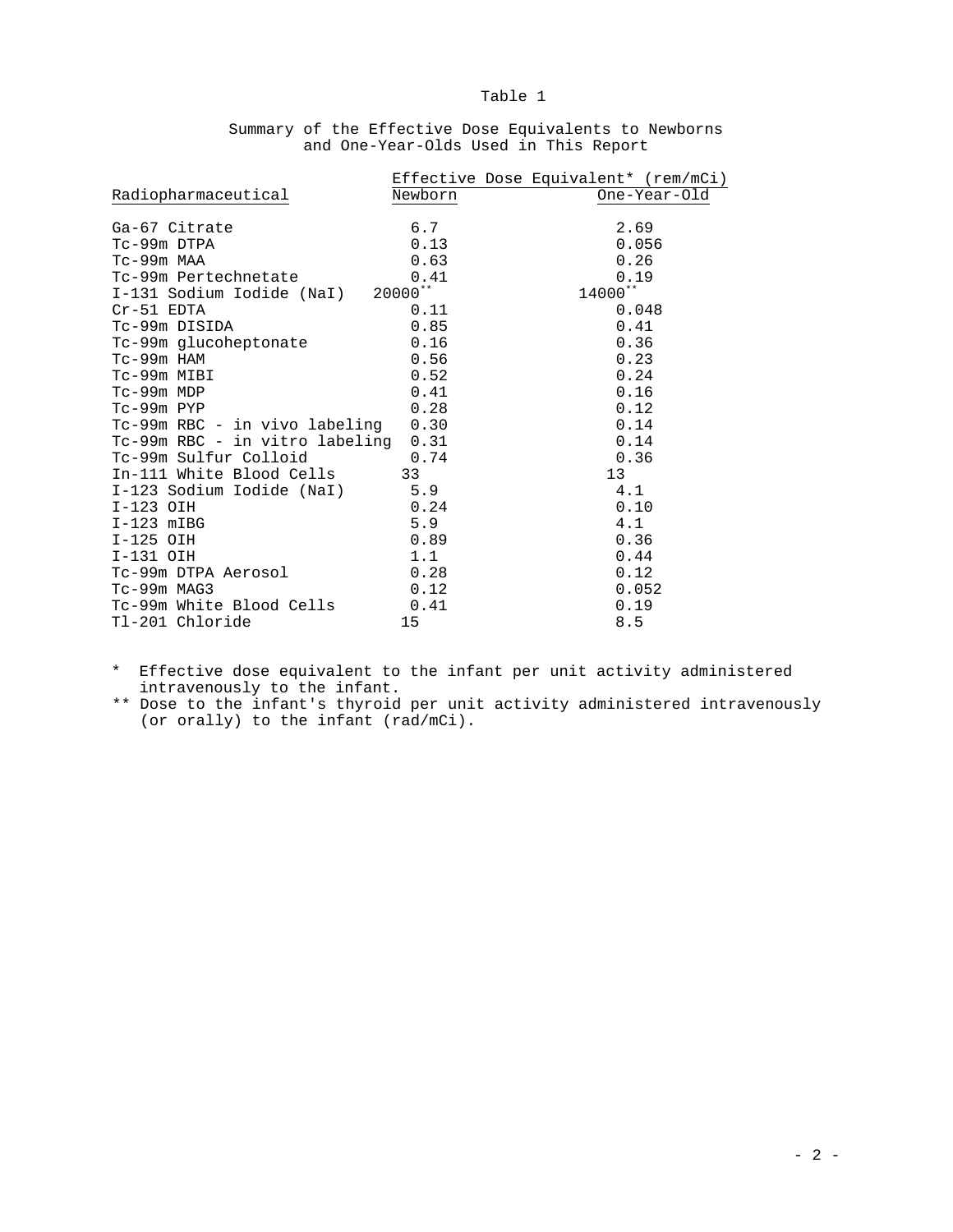## Classification of Radiopharmaceuticals

| Class A                                                                                           | Class B                                                                                                                                                                                                                                                                           | Class C                                          |
|---------------------------------------------------------------------------------------------------|-----------------------------------------------------------------------------------------------------------------------------------------------------------------------------------------------------------------------------------------------------------------------------------|--------------------------------------------------|
| Ga-67 Citrate<br>Tc-99m DTPA<br>$Tc-99m$ pertechnetate ( $TcO_4^-$ )<br>Tc-99m MAA<br>$I-131$ NaI | Cr-51 EDTA<br>Tc-99m DISIDA<br>Tc-99m glucoheptonate Tc-99m WBC<br>Tc-99m HAM<br>Tc-99m MDP/HDP<br>Tc-99m MIBI<br>Tc-99m PYP<br>$Tc-99m$ RBC<br>Tc-99m sulphur colloid<br>$In-111$ WBC<br>$I-123$ NaI<br>I-123 OIH<br>$I-123$ mIBG<br>$I-125$ OIH<br>I-131 OIH<br>Tl-201 chloride | Tc-99m DTPA Aerosol<br>Tc-99m MAG3<br>Xe-133 gas |
|                                                                                                   |                                                                                                                                                                                                                                                                                   |                                                  |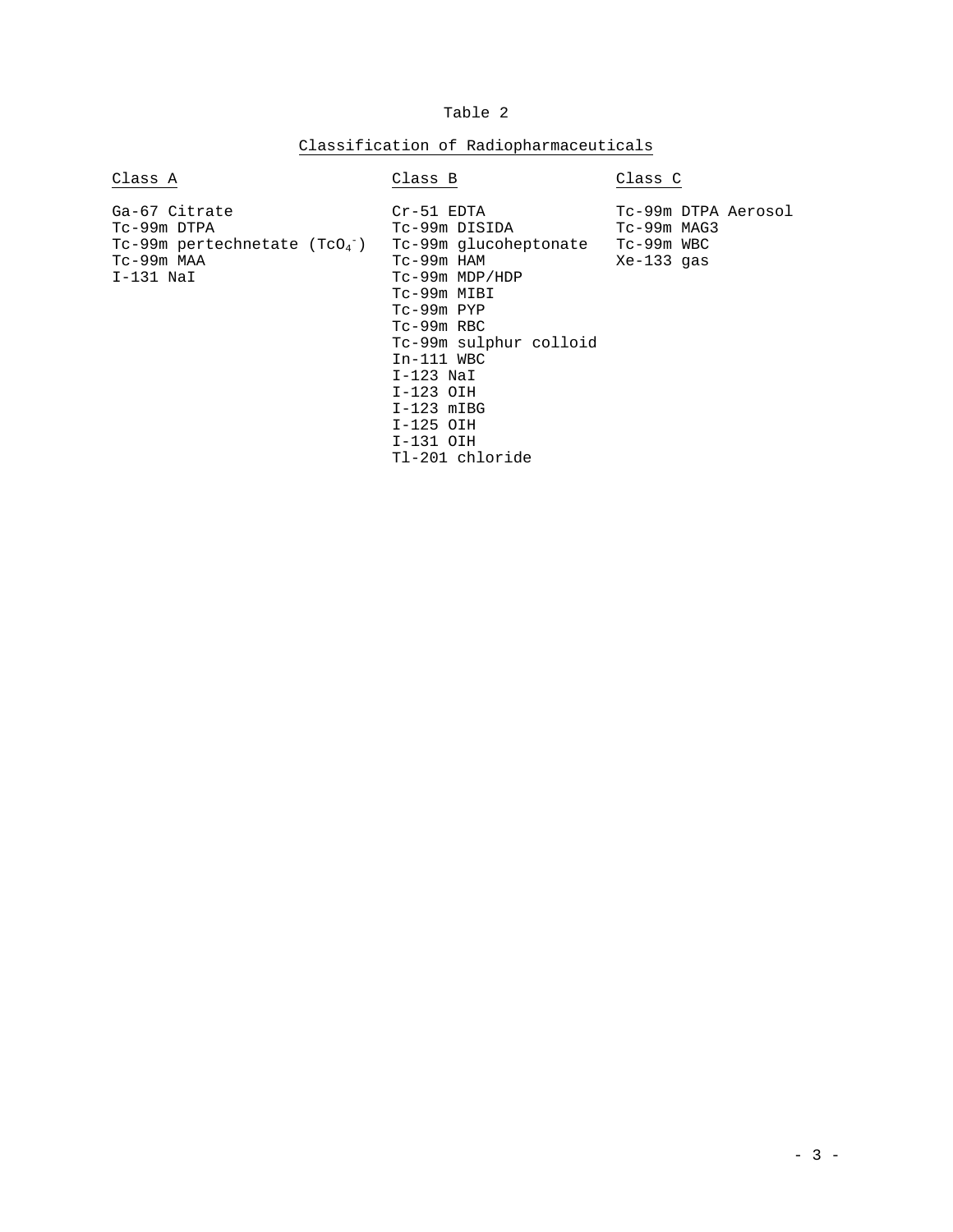| Excretion Fraction*  |                                |                                                                                    |                                                |                                                                                                            |  |  |  |
|----------------------|--------------------------------|------------------------------------------------------------------------------------|------------------------------------------------|------------------------------------------------------------------------------------------------------------|--|--|--|
| Class A              | Lowest                         | Highest                                                                            | $T_R(h)$                                       | Reference                                                                                                  |  |  |  |
| Ga-67 Citrate        | $2.7E-5$ (38)                  | $9.5E-5$ (72)<br>$3.7E-5$ (58)<br>$5.6E-5$ (96)<br>$1.0E-4(88)$                    | 216<br>$82 - 385$                              | TO76<br>RUB94<br>LA71<br>GR83                                                                              |  |  |  |
|                      | $3.16E - 28S$                  | $4.3E-5$ (48)<br>$9.9E - 2SS$                                                      | $20 - 390$                                     | WWE94<br>RUB94                                                                                             |  |  |  |
| Tc-99m DTPA          | $5.0E - 4SS$                   | $7.2E-7(2.2)$<br>$6.0E-7(2.8)$<br>$2.4E-3S$ S 6.5-30<br>$~5.0E-7~(~5)$             | 15<br>15<br>9.6                                | MO84‡<br>MO85<br>RUB94<br>AH85                                                                             |  |  |  |
| Tc-99m MAA           | $7.1E-6(5)$                    | $1.4E-4$ $(2.2)$<br>$3.1E-4$ (7)<br>$2.4E-5(4)$<br>$1.4E-4$ (3.5)                  | 20<br>$5.2 - 45$<br>5.3<br>$12**$              | MO <sub>84</sub><br>MA81<br>BE73<br>CRA85                                                                  |  |  |  |
|                      | $4.0E - 3S$                    | $7.0E-6(6)$<br>$5.2E - 2S$                                                         | ~12<br>$7.3 - 18$                              | HEA79<br>AH85                                                                                              |  |  |  |
| Tc-99m pertechnetate | $2.6E-5$ (10)                  | $~5.7E-6~(8.5)$<br>$6.4E-5$ (2)<br>$1.4E-4(22)$<br>$~1.3E-5$ (3)                   | $9 - 66$<br>20                                 | RUM78<br>WY73<br>VA71<br>PI79                                                                              |  |  |  |
|                      | $7.19E-3$ $(2.4)$ 1.7E-2 $(2)$ | $~5.0E-4~(~5)$<br>$1.7E-4$ (8.2)<br>$1.4E-4$ (~3)                                  | 6.9<br>6<br>5.2                                | OG83+<br>AH85<br>MO87<br>HED86                                                                             |  |  |  |
| $I-131$ NaI          | $1.4E-5(24)$                   | $4.0E-5(6)$<br>$6.7E-4$ (6)<br>$6.6E-4$<br>$+ 1.6E-5$<br>$3.0E-2(18)$<br>$~5.0E-4$ | ~10.9<br>12<br>526<br>~10.4<br>13<br>11<br>235 | <b>NU52</b><br>WEA60<br>$DY88$ (2 comp<br>model)<br>RUB88<br>ROB94 (diag.)<br>ROB94 (ther.<br>2 comp model |  |  |  |
|                      | $2.5E-188$                     | $2.3E-18S$<br>$4.6E-18S$                                                           | 117<br>$7.6 - 12$                              | RUB94<br>MO89a                                                                                             |  |  |  |

Biokinetic Parameters for Radiopharmaceuticals Excreted in Breast Milk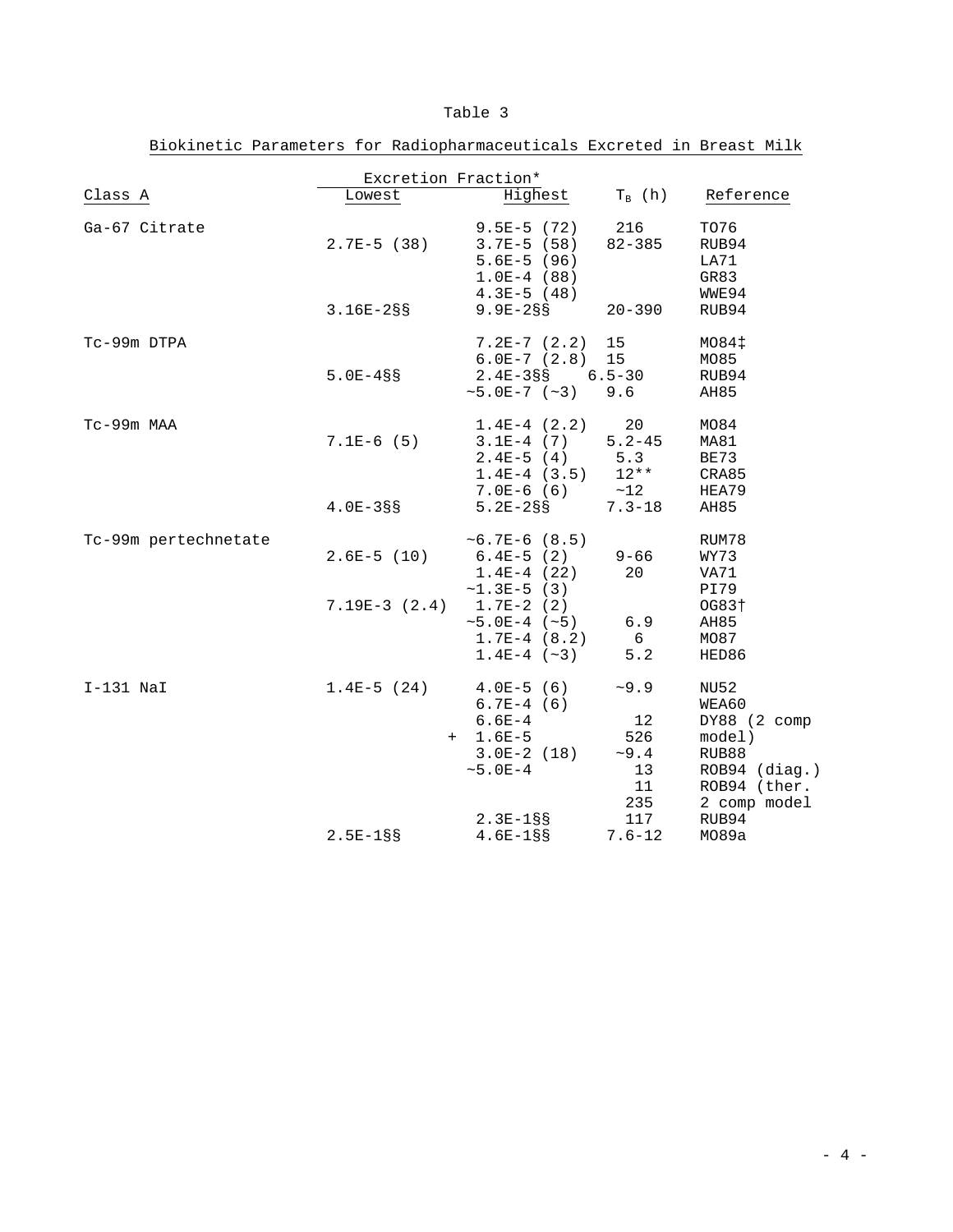|                                     | Excretion Fractions* |                                                                     |                                | Reference              |
|-------------------------------------|----------------------|---------------------------------------------------------------------|--------------------------------|------------------------|
| Class B                             | Lowest               | Highest                                                             | $T_B$ (h)                      | (see ref)              |
| Cr-51 EDTA                          | $1.5E-4SS$           | $6.5E-4S$                                                           | $5.0 - 7.0$                    | AH85                   |
| Tc-99m DISIDA                       | $1.0E-3S$            | $2.8E - 3SS$                                                        | $10-(9.1)$ † †                 | RUB94                  |
| Tc-99m glucoheptonate               |                      | $1.4E - 388$<br>$2.6E-6$                                            | 9.0<br>12                      | RUB94<br>MO87          |
| Tc-99m HAM                          | $8.8E - 3S$          | $1.1E-2SS$                                                          | $6.0-(7.0)$ † †                | RUB94                  |
| Tc-99m MIBI                         | $1.0E-4SS$           | $1.4E-6(3.3)$ 23<br>$3.0E-4S\$ $18-(6.7)$ † †                       |                                | RUB91§<br>RUB94        |
| Tc-99m MDP/HDP                      |                      | $\sim$ 1.6E-6 ( $\sim$ 4) 8.4-34                                    |                                | AH85                   |
| Tc-99m PYP                          | $1.5E - 388$         | $4.4E-3S$ S                                                         | $8.4-(6.8)$ † †                | RUB94                  |
| $Tc-99m$ RBC - in vivo $6.0E-38S$   |                      | $1.0E-2S$ S<br>$4.5E-5(8)$<br>$\sim$ 1.0E-7 ( $\sim$ 4) (7) † †     | $(7.7)$ † †<br>$(6.8)$ † †     | ROS90<br>ROS90<br>AH85 |
| $Tc-99m$ RBC - in vitro $2.0E-4$ §§ |                      | $3.0E-4S$ s                                                         | $(7.8 - 9.0)$ † †              | RUB94                  |
| Tc-99m Sulphur Colloid 1.6E-3§§     |                      | $1.5E-2SS$                                                          | $35 - (8.3) \uparrow \uparrow$ | RUB94                  |
| $In-111$ WBC                        |                      | $3.3E-7$ (13) (85.3) † †<br>$7.3E-7$ (16) (140) † †<br>$2.4E-7(20)$ |                                | MO85<br>HES88<br>BU86  |
| $I-123$ NaI                         |                      | $2.6E - 2SS$<br>$6.5E-5$                                            | 10.4<br>10.4                   | HED86<br>HED86         |
| I-123 OIH                           | $1.2E - 02S$         | $6.0E-5$<br>$3.5E-2SS$<br>$1.5E-4(4)$                               | 4.8<br>$8.1 - 10.2$<br>8.3     | MO89<br>ROS90<br>ROS90 |
| $I-123$ mIBG $\star$                |                      | $7.2E-6(8)$ 85                                                      |                                | KE94                   |
| I-125 OIH                           |                      | $2.4E - 2SS$                                                        | 4.8                            | AH85                   |
| I-131 OIH                           | $1.8E - 2SS$         | 4.9E-2§§                                                            | $2.2 - 6.0$                    | AH95                   |
| Tl-201 Chloride                     |                      | $2.2E-6$<br>$+ 1.9E - 7$<br>$1.8E-6$                                | 43<br>$(362)$ † †<br>13        | MU89#<br>J095#         |
|                                     |                      |                                                                     |                                |                        |

+ 9.8E-7 164

## Table 3 (Cont'd)

Biokinetic Parameters for Radiopharmaceuticals Excreted in Breast Milk

 $-5 -$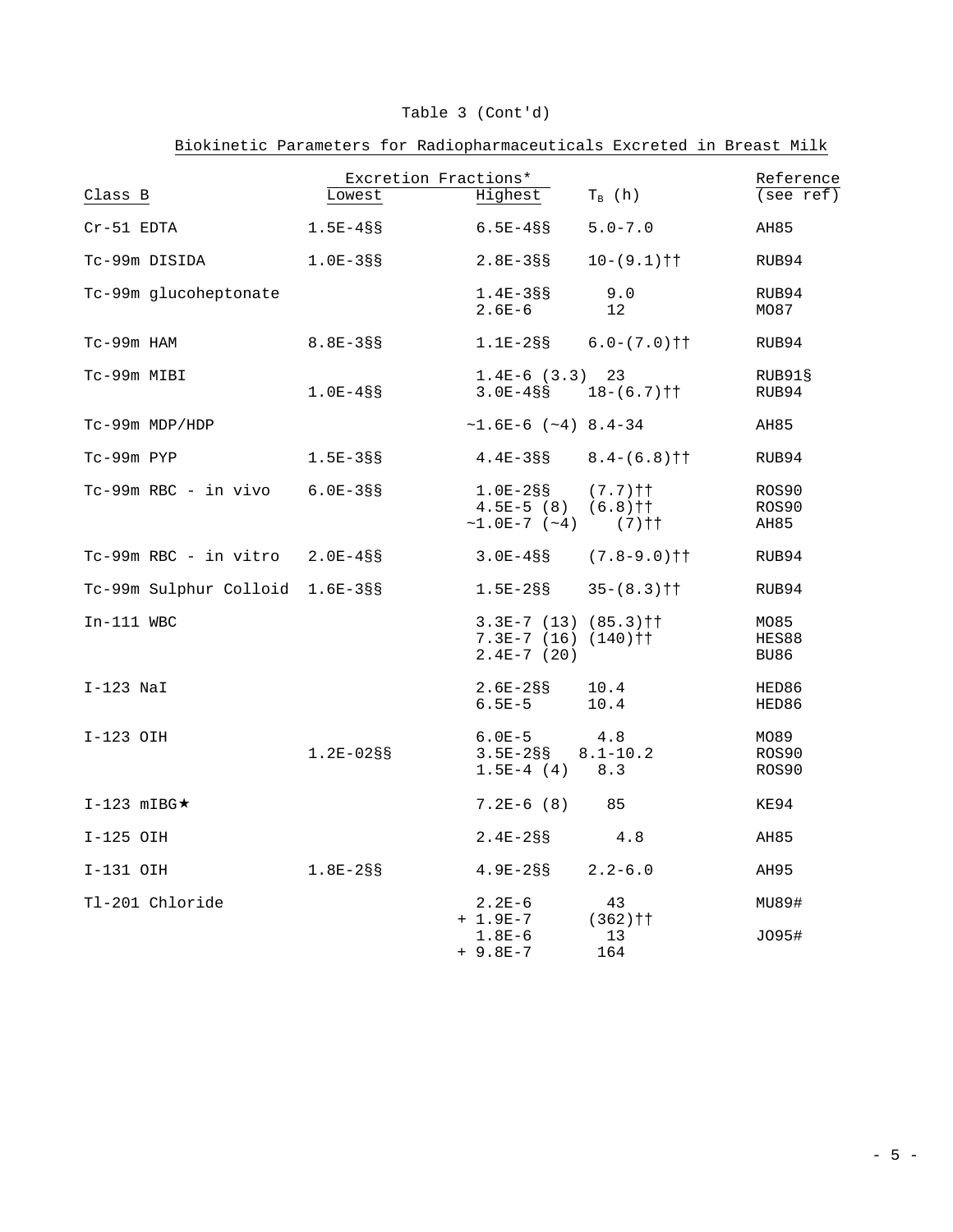### Table 3 (Cont'd)

### Biokinetic Parameters for Radiopharmaceuticals Excreted in Breast Milk

Class C

| Tc-99m DTPA Aerosol | Fraction of administered aerosol assumed to reach<br>bloodstream (0.406) treated as Tc-99m DTPA |
|---------------------|-------------------------------------------------------------------------------------------------|
| $Tc-99m$ MAG3       | Treated as Tc-99m DTPA (renal agent for which data exist)                                       |
| $Tc-99m$ WBC        | Treated as Tc-99m pertechnetate, as fraction of free Tc-99m<br>is highly variable               |
| $Xe-133$ gas        | See text                                                                                        |

- \* Peak fraction per ml of milk. All values corrected to the time of activity administration. The number in parenthesis is the time (h) at which this maximum was observed. "Lowest" is the lowest concentration observed at peak, and "Highest" is the highest concentration observed at peak, in an individual patient. If data from only one patient are reported, they are given under the "Highest" column.
	- \*\* Pooled data from 4 patients
	- † Patient admitted for study of enlarged thyroid.
	- ‡ Conservative value chosen due to anecdotal report (n=1) (see addendum of MO84
	- § Data in Table 1 of RUB91 recalculated due to possible errors in derived values for the percent excreted in milk.
	- §§ Total fraction excreted milk concentrations not given
	- (t)†† Effective half-time >  $T_p$  indicates continued activity accumulation
		- $\star$  Speciation tests indicated that the activity excreted was most likely in the form of NaI, not mIBG.

# 2 Compartment Model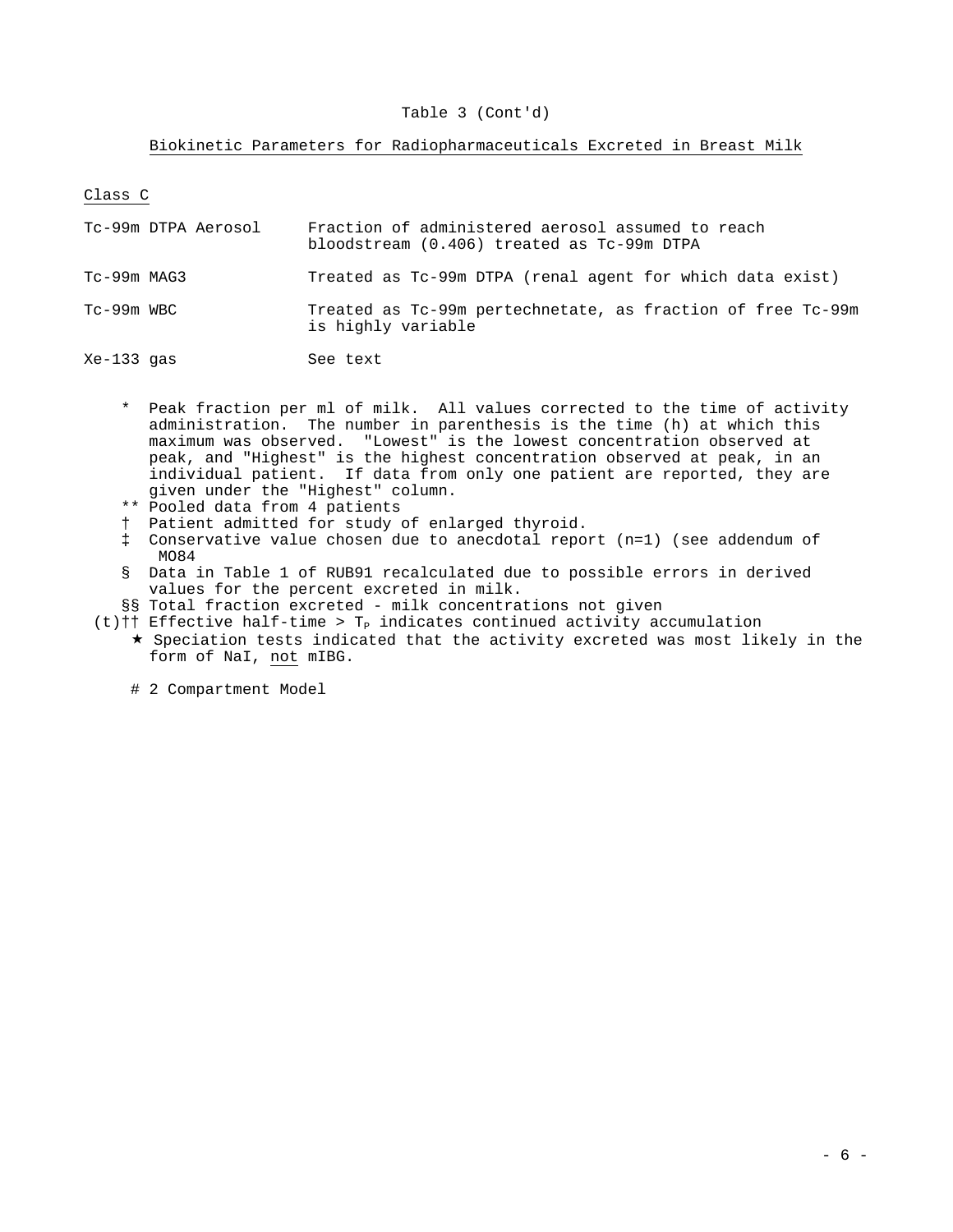|                           | Cumulative Activity |              | Effective Dose                       |              |
|---------------------------|---------------------|--------------|--------------------------------------|--------------|
| Interruption              | Ingested            |              | Equivalent (mrem)                    |              |
| Time (hr)                 | mC1                 | percent      | Newborn                              | $1-Yr-01d$   |
|                           |                     |              |                                      |              |
| $Ga-67$ Citrate, $A(0) =$ |                     |              | 5 mCi, min concentration, half-time: |              |
| 3                         | $4.09E-02$          | 8.17E-01     | $2.72E + 02$                         | $1.04E + 02$ |
| $1\,2$                    | 2.76E-02            | $5.52E-01$   | $1.84E + 02$                         | 7.05E+01     |
|                           |                     |              |                                      |              |
| 24                        | $1.64E-02$          | $3.28E-01$   | $1.09E + 02$                         | 4.18E+01     |
| 48                        | $5.77E-03$          | 1.15E-01     | $3.84E + 01$                         | $1.47E + 01$ |
| 96                        | $7.14E-04$          | $1.43E-02$   | $4.76E + 00$                         | $1.82E + 00$ |
| 120                       | $2.51E-04$          | $5.03E-03$   | $1.67E + 00$                         | $6.42E-01$   |
| 168                       | $3.11E-05$          | $6.23E-04$   | $2.07E-01$                           | $7.95E-02$   |
| 336                       | $2.08E - 08$        | 4.17E-07     | $1.39E-04$                           | $5.32E - 05$ |
| 672                       | $9.27E-15$          | $1.85E-13$   | $6.17E-11$                           | 2.37E-11     |
|                           |                     |              |                                      |              |
| Ga-67 Citrate, $A(0) =$   |                     |              | 5 mCi, max concentration, half-time: |              |
| 3                         | $1.99E + 00$        | 3.98E+01     | 1.33E+04                             | $5.08E + 03$ |
| 12                        |                     |              |                                      |              |
|                           | $1.81E + 00$        | $3.62E + 01$ | $1.20E + 04$                         | $4.62E + 03$ |
| 24                        | $1.59E + 00$        | $3.18E + 01$ | $1.06E + 04$                         | $4.06E + 03$ |
| 48                        | $1.23E + 00$        | $2.47E + 01$ | 8.21E+03                             | $3.15E + 03$ |
| 96                        | 7.40E-01            | 1.48E+01     | $4.93E + 03$                         | $1.89E + 03$ |
| 120                       | $5.73E-01$          | 1.15E+01     | $3.82E + 03$                         | $1.46E + 03$ |
| 168                       | $3.44E-01$          | $6.88E + 00$ | 2.29E+03                             | 8.78E+02     |
| 336                       | $5.76E-02$          | 1.15E+00     | $3.83E + 02$                         | $1.47E + 02$ |
| 672                       | $1.61E-03$          | $3.23E-02$   | $1.07E + 01$                         | $4.12E + 00$ |
|                           |                     |              |                                      |              |
| Tc-99m DTPA,              | $A(0) = 20$         |              | mCi, min concentration, half-time:   |              |
| $\mathbf{3}$              | $2.57E-03$          | $1.29E-02$   | $3.23E-01$                           | $1.43E-01$   |
| 12                        | $3.49E - 04$        | $1.74E-03$   | $4.39E-02$                           | $1.94E-02$   |
| 24                        | $2.43E-05$          |              |                                      |              |
|                           |                     | $1.22E-04$   | $3.06E-03$                           | $1.35E-03$   |
| 48                        | 1.18E-07            | $5.92E-07$   | $1.49E-05$                           | $6.57E-06$   |
| 96                        | $2.80E-12$          | 1.40E-11     | $3.52E-10$                           | $1.55E-10$   |
| 120                       | $1.36E - 14$        | $6.80E-14$   | 1.71E-12                             | $7.55E-13$   |
| 168                       | $0.00E + 00$        | $0.00E + 00$ | $0.00E + 00$                         | $0.00E + 00$ |
| 336                       | $0.00E + 00$        | $0.00E + 00$ | $0.00E + 00$                         | $0.00E + 00$ |
| 672                       | $0.00E + 00$        | $0.00E + 00$ | $0.00E + 00$                         | $0.00E + 00$ |
|                           |                     |              |                                      |              |
| Tc-99m DTPA,              | $A(0) = 20$         |              | mCi, max concentration, half-time:   |              |
| 3                         | $4.78E - 02$        | 2.39E-01     | $6.02E + 00$                         | $2.65E + 00$ |
| 12                        | $1.38E-02$          | $6.88E-02$   | $1.73E + 00$                         | 7.64E-01     |
| 24                        | $2.61E-03$          | $1.31E-02$   | $3.29E-01$                           | $1.45E-01$   |
|                           |                     |              |                                      |              |
| 48                        | $9.43E - 05$        | $4.72E-04$   | $1.19E-02$                           | $5.24E-03$   |
| 96                        | $1.23E-07$          | $6.14E-07$   | $1.55E-05$                           | $6.82E - 06$ |
| 120                       | $4.43E-09$          | $2.22E-08$   | 5.58E-07                             | $2.46E-07$   |
| 168                       | $5.77E-12$          | $2.89E-11$   | $7.26E-10$                           | $3.20E-10$   |
| 336                       | $0.00E + 00$        | $0.00E + 00$ | $0.00E + 00$                         | $0.00E + 00$ |

672 0.00E+00 0.00E+00 0.00E+00 0.00E+00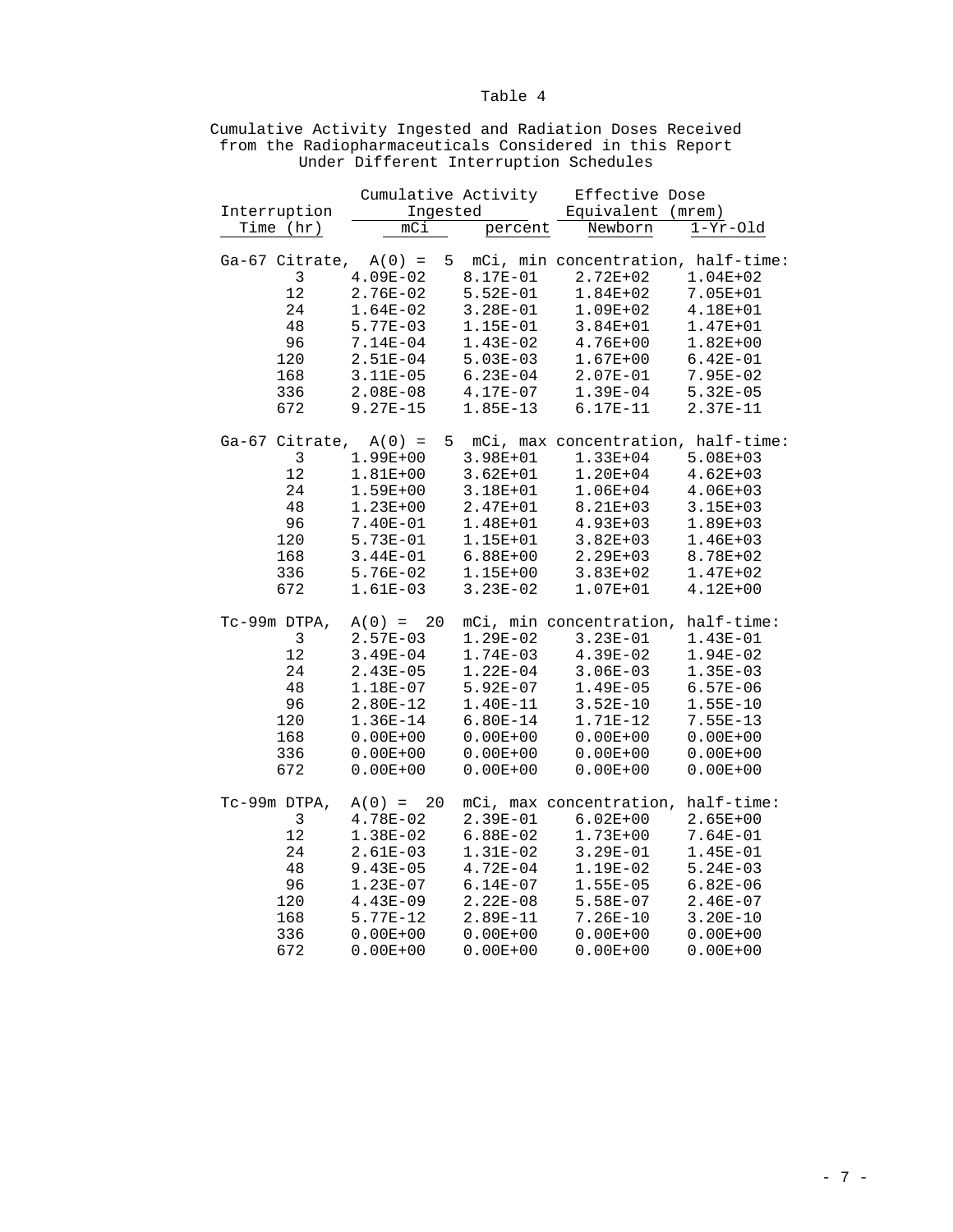|               |                          | Cumulative Activity    | Effective Dose                     |                          |
|---------------|--------------------------|------------------------|------------------------------------|--------------------------|
| Interruption  |                          | Ingested               | Equivalent (mrem)                  |                          |
| Time (hr)     | mCi                      | percent                | Newborn                            | $\overline{1}$ -Yr-Old   |
|               |                          |                        |                                    |                          |
| Tc-99m MAA,   | $A(0) = 4$               |                        | mCi, min concentration, half-time: |                          |
| 3             | $6.66E-03$               | 1.66E-01               | $4.19E + 00$                       | $1.70E + 00$             |
| 12            | 7.11E-04                 | 1.78E-02               | $4.47E-01$                         | 1.81E-01                 |
| 24            | $3.60E - 05$             | $9.00E-04$             | $2.26E-02$                         | $9.19E-03$               |
| 48            | $9.23E - 08$             | $2.31E-06$             | $5.81E-05$                         | $2.36E - 05$             |
| 96            | $6.07E-13$               | $1.52E-11$             | $3.82E-10$                         | $1.55E - 10$             |
| 120           | $1.54E - 15$             | $3.85E - 14$           | $9.69E-13$                         | $3.93E-13$               |
| 168           | $0.00E + 00$             | $0.00E + 00$           | $0.00E + 00$                       | $0.00E + 00$             |
| 336           | $0.00E + 00$             | $0.00E + 00$           | $0.00E + 00$                       | $0.00E + 00$             |
| 672           | $0.00E + 00$             | $0.00E + 00$           | $0.00E + 00$                       | $0.00E + 00$             |
|               |                          |                        |                                    |                          |
| Tc-99m MAA,   | $A(0) = 4$               |                        | mCi, max concentration,            | half-time:               |
| $\mathsf 3$   | $4.78E-01$               | 1.19E+01               | $3.01E + 02$                       | $1.22E + 02$             |
| $12$          | $1.47E-01$               | $3.68E + 01$           | $9.27E + 01$                       | $3.76E + 01$             |
| $2\sqrt{4}$   | $3.07E-02$               | 7.68E-01               | 1.93E+01                           | $7.84E + 00$             |
| 48            | $1.33E-03$               | $3.33E-02$             | 8.38E-01                           | $3.40E - 01$             |
| 96            | $2.51E-06$               | $6.28E - 05$           | $1.58E-03$                         | $6.41E-04$               |
| 120           | $1.09E-07$               | $2.73E-06$             | $6.86E - 05$                       | $2.78E - 05$             |
| 168           | $2.06E-10$               | $5.14E-09$             | $1.29E-07$                         | $5.25E - 08$             |
| 336           | $0.00E + 00$             | $0.00E + 00$           | $0.00E + 00$                       | $0.00E + 00$             |
| 672           | $0.00E + 00$             | $0.00E + 00$           | $0.00E + 00$                       | $0.00E + 00$             |
|               |                          |                        |                                    |                          |
| Tc-99m $04$ , | $A(0) =$<br>30           |                        | mCi, min concentration, half-time: |                          |
| 3             | 4.78E-02                 | 1.59E-01               | $1.95E + 01$                       | $9.02E + 00$             |
| 12            | $5.10E-03$               | 1.70E-02               | $2.08E + 00$                       | $9.63E-01$               |
| 24            | $2.58E-04$               | 8.61E-04               | $1.05E-01$                         | $4.88E-02$               |
| 48            | $6.63E-07$               | $2.21E-06$             | $2.70E-04$                         | $1.25E-04$               |
| 96            | $4.36E-12$               | $1.45E-11$             | $1.77E-09$                         | $8.23E-10$               |
| 120           | 1.11E-14                 | $3.69E-14$             | $4.50E-12$                         | $2.09E-12$               |
| 168           | $0.00E + 00$             | $0.00E + 00$           | $0.00E + 00$                       | $0.00E + 00$             |
| 336           | $0.00E + 00$             | $0.00E + 00$           | $0.00E + 00$                       | $0.00E + 00$             |
| 672           | $0.00E + 00$             | $0.00E + 00$           | $0.00E + 00$                       | $0.00E + 00$             |
| $Tc-99m$ 04,  | $A(0) =$<br>30           |                        | mCi, max concentration,            | half-time:               |
| 3             | $2.03E + 00$             | $6.76E + 00$           | $8.25E + 02$                       | $3.83E + 02$             |
| 12            |                          |                        |                                    |                          |
| 24            | $6.54E-01$               | 2.18E+00               | $2.66E + 02$                       | $1.23E + 02$             |
| 48            | $1.44E-01$               | 4.81E-01<br>$2.35E-02$ | $5.88E + 01$<br>$2.87E + 00$       | 2.73E+01<br>$1.33E + 00$ |
|               | $7.05E-03$<br>$1.68E-05$ | $5.61E-05$             | $6.84E-03$                         | $3.17E-03$               |
| 96            |                          |                        |                                    |                          |
| 120           | 8.21E-07                 | $2.74E-06$             | $3.34E - 04$                       | $1.55E-04$               |
| 168           | $1.96E-09$               | $6.53E-09$             | 7.97E-07                           | $3.69E-07$               |
| 336           | $0.00E + 00$             | $0.00E + 00$           | $0.00E + 00$                       | $0.00E + 00$             |

672 0.00E+00 0.00E+00 0.00E+00 0.00E+00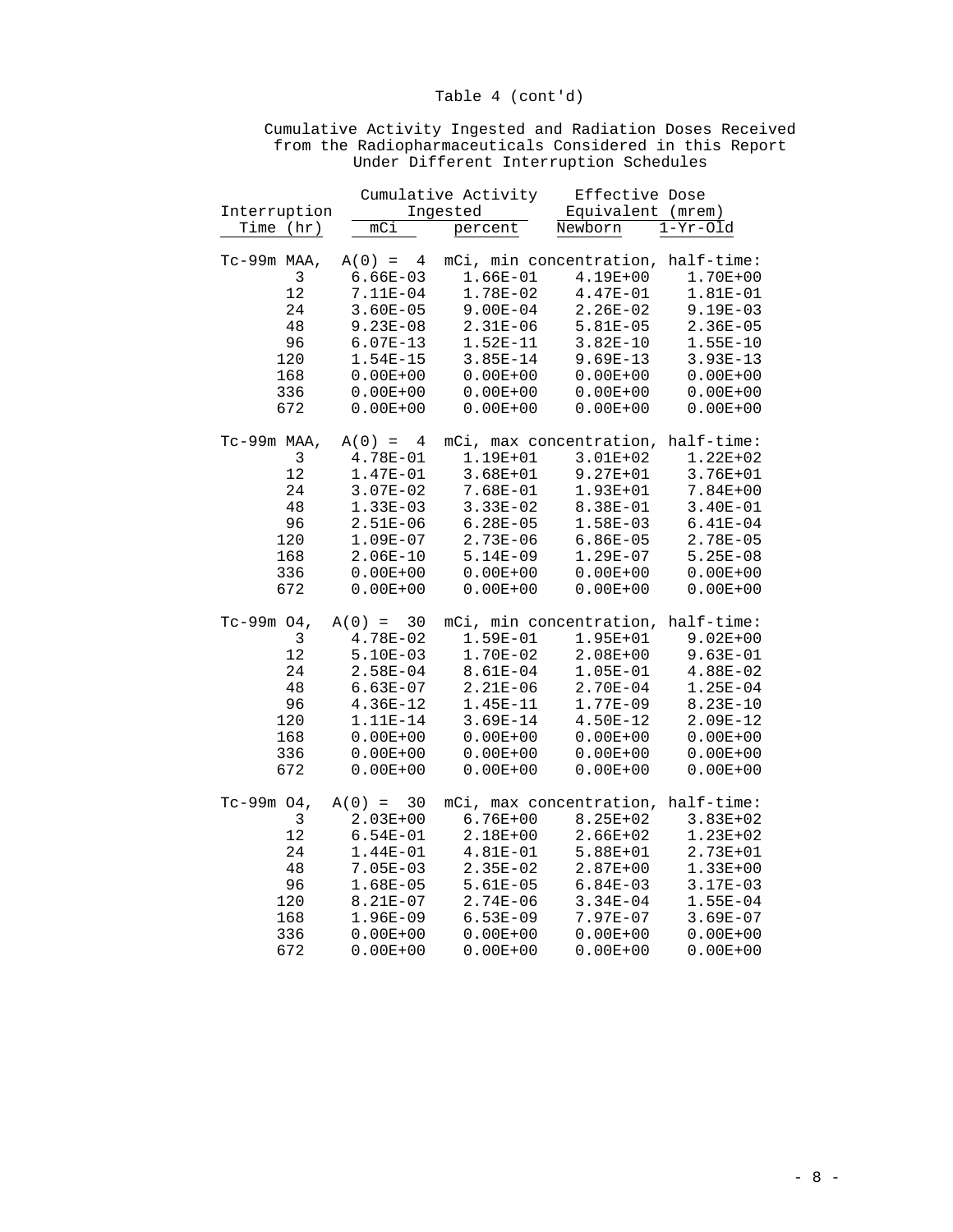|              |              |                 |              | Cumulative Activity     |         | Effective Dose |                                    |  |
|--------------|--------------|-----------------|--------------|-------------------------|---------|----------------|------------------------------------|--|
|              | Interruption |                 | Ingested     |                         |         |                | Equivalent (mrem)                  |  |
|              | Time (hr)    | mC <sub>i</sub> |              | percent                 | Newborn |                | $1-Yr-01d$                         |  |
|              |              |                 |              |                         |         |                |                                    |  |
| $I-131$ NaI, |              | $A(0) = 150$    |              |                         |         |                | mCi, min concentration, half-time: |  |
|              | 3            | $1.06E + 00$    |              | 7.07E-01                |         | $2.08E + 07*$  | $1.53E + 07*$                      |  |
|              | 12           | $4.52E-01$      |              | $3.01E-01$              |         | $8.86E + 06*$  | $6.52E + 06*$                      |  |
|              | 24           | $1.45E-01$      |              | $9.66E-02$              |         | $2.84E + 06*$  | $2.09E + 06*$                      |  |
|              | 48           | $1.49E-02$      |              | $9.94E - 03$            |         | $2.92E + 05*$  | 2.15E+05*                          |  |
|              | 96           | $1.58E-04$      |              | $1.05E-04$              |         | $3.10E + 03*$  | $2.28E + 03*$                      |  |
|              | 120          | $1.62E - 05$    |              | $1.08E-05$              |         | $3.18E + 02*$  | $2.33E+02*$                        |  |
|              | 168          | 1.71E-07        |              | $1.14E-07$              |         | $3.35E + 00*$  | $2.47E + 00*$                      |  |
|              | 336          | $1.92E-14$      |              | $1.28E-14$              |         | $3.76E - 07*$  | $2.77E-07*$                        |  |
|              | 672          | $0.00E + 00$    |              | $0.00E + 00$            |         | $0.00E + 00*$  | $0.00E + 00*$                      |  |
| $I-131$ NaI, |              | $A(0) =$        | 150          | mCi, max concentration, |         |                | half-time:                         |  |
|              | 3            | 7.50E+01        |              | $5.00E + 01$            |         | $1.47E + 09*$  | $1.08E + 09*$                      |  |
|              | $12\,$       | 7.50E+01        |              | $5.00E + 01$            |         | $1.47E + 09*$  | $1.08E + 09*$                      |  |
|              | 24           | 7.50E+01        |              | $5.00E + 01$            |         | $1.47E + 09*$  | $1.08E + 09*$                      |  |
|              | 48           | 7.50E+01        |              | $5.00E + 01$            |         | $1.47E + 09*$  | $1.08E + 09*$                      |  |
|              | 96           | 7.50E+01        |              | $5.00E + 01$            |         | $1.47E + 09*$  | $1.08E + 09*$                      |  |
|              | 120          | 7.50E+01        |              | $5.00E + 01$            |         | $1.47E + 09*$  | 1.08E+09*                          |  |
|              | 168          | 7.50E+01        |              | $5.00E + 01$            |         | $1.47E + 09*$  | $1.08E + 09*$                      |  |
|              | 336          | 1.88E+01        |              | $1.25E + 01$            |         | $3.69E + 08*$  | $2.71E + 08*$                      |  |
|              | 672          | 7.68E-01        |              | $5.12E-01$              |         | $1.51E + 07*$  | $1.11E + 07*$                      |  |
| Cr-51 EDTA,  |              |                 | $A(0) = .05$ |                         |         |                | mCi, min concentration, half-time: |  |
|              | $\mathbf{3}$ | 7.71E-06        |              | $1.54E-02$              |         | $8.85E - 04$   | $3.71E-04$                         |  |
|              | 12           | $3.14E-06$      |              | $6.27E-03$              |         | $3.60E - 04$   | $1.51E-04$                         |  |
|              | 24           | $9.44E-07$      |              | $1.89E-03$              |         | $1.08E-04$     | $4.54E - 05$                       |  |
|              | 48           | $8.55E - 08$    |              | $1.71E-04$              |         | $9.81E-06$     | $4.11E-06$                         |  |
|              | 96           | $7.02E - 10$    |              | $1.40E-06$              |         | $8.06E - 08$   | $3.38E - 08$                       |  |
|              | 120          | $6.37E-11$      |              | $1.27E-07$              |         | $7.30E-09$     | $3.06E - 09$                       |  |
|              | 168          | $5.23E-13$      |              | $1.05E-09$              |         | $6.00E-11$     | 2.51E-11                           |  |
|              | 336          | $1.56E - 20$    |              | $3.12E-17$              |         | 1.79E-18       | 7.50E-19                           |  |
|              | 672          | $0.00E + 00$    |              | $0.00E + 00$            |         | $0.00E + 00$   | $0.00E + 00$                       |  |
| Cr-51 EDTA,  |              |                 | $A(0) = .05$ | mCi, max concentration, |         |                | half-time:                         |  |
|              | 3            | $3.37E - 05$    |              | $6.75E-02$              |         | $3.87E-03$     | $1.62E-03$                         |  |
|              | 12           | $1.37E-05$      |              | $2.74E-02$              |         | $1.57E-03$     | $6.60E - 04$                       |  |
|              | 24           | $4.13E-06$      |              | $8.26E - 03$            |         | $4.74E - 04$   | $1.99E-04$                         |  |
|              | 48           | $3.74E - 07$    |              | 7.48E-04                |         | $4.29E-05$     | $1.80E-05$                         |  |
|              | 96           | $3.07E - 09$    |              | $6.15E - 06$            |         | $3.53E - 07$   | $1.48E-07$                         |  |
|              | 120          | 2.79E-10        |              | $5.57E-07$              |         | $3.19E-08$     | $1.34E-08$                         |  |
|              | 168          | $2.29E-12$      |              | $4.58E-09$              |         | $2.62E-10$     | 1.10E-10                           |  |
|              | 336          | $6.82E - 20$    |              | $1.36E - 16$            |         | $7.82E - 18$   | $3.28E - 18$                       |  |
|              | 672          | $0.00E + 00$    |              | $0.00E + 00$            |         | $0.00E + 00$   | $0.00E + 00$                       |  |

## Cumulative Activity Ingested and Radiation Doses Received from the Radiopharmaceuticals Considered in this Report Under Different Interruption Schedules

\* Dose to the infant thyroid, mrad.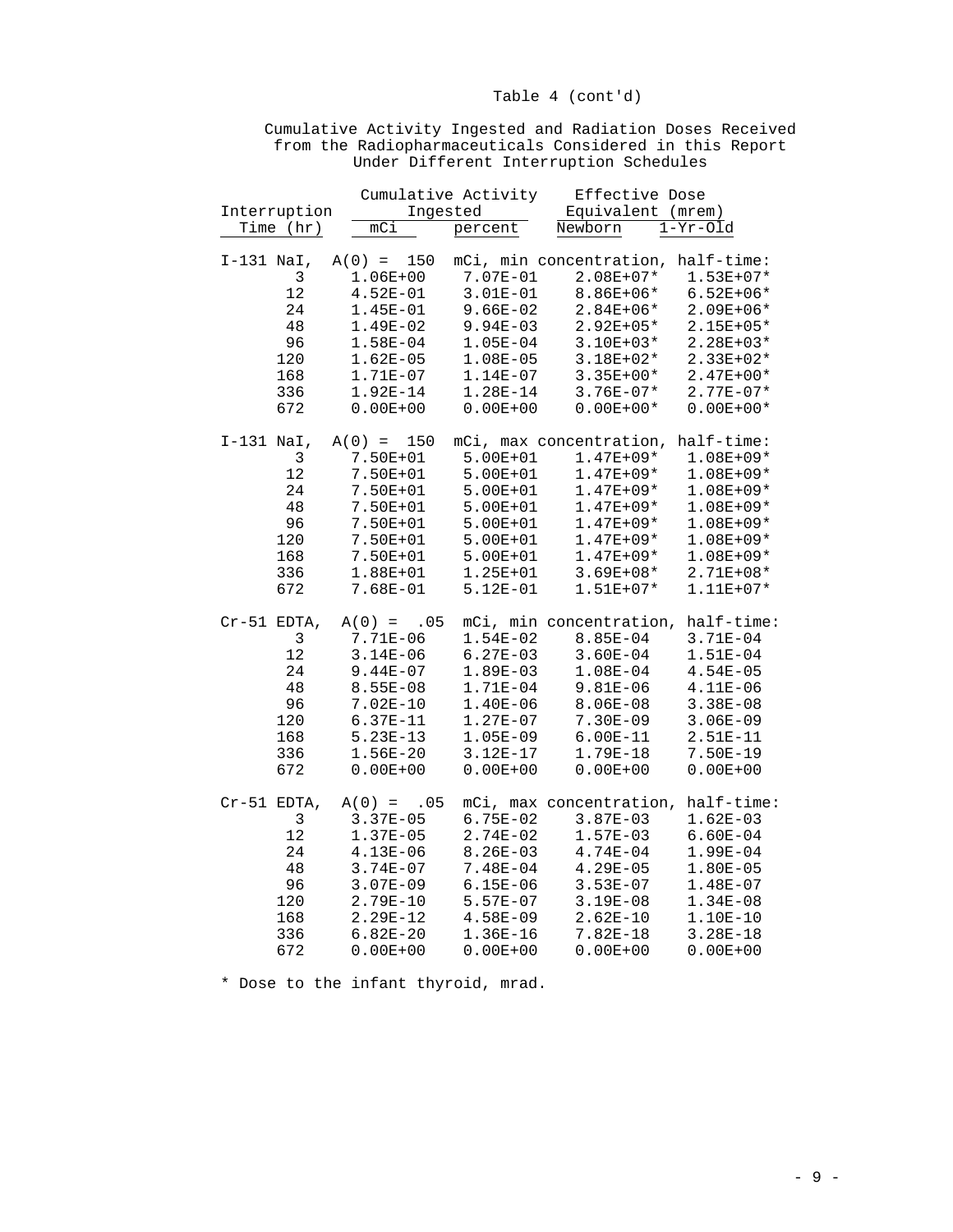|                                                                |              |          | Cumulative Activity | Effective Dose                       |              |
|----------------------------------------------------------------|--------------|----------|---------------------|--------------------------------------|--------------|
| Interruption                                                   |              | Ingested |                     | Equivalent (mrem)                    |              |
| Time (hr)                                                      | mCi          |          | percent             | Newborn                              | $1-Yr-01d$   |
|                                                                |              |          |                     |                                      |              |
| $Tc-99m$ DISIDA, $A(0) =$                                      |              |          |                     | 8 mCi, min concentration, half-time: |              |
| 3                                                              | $5.64E-03$   |          | $7.05E-02$          | $4.80E + 00$                         | $2.30E + 00$ |
| 12                                                             | $1.07E-03$   |          | $1.34E-02$          | $9.12E-01$                           | $4.36E-01$   |
| 24                                                             | 1.17E-04     |          | $1.46E-03$          | $9.95E-02$                           | $4.76E-02$   |
| 48                                                             | $1.39E-06$   |          | $1.74E-05$          | 1.18E-03                             | $5.67E-04$   |
| 96                                                             | $1.97E-10$   |          | $2.47E-09$          | $1.68E-07$                           | $8.03E - 08$ |
| 120                                                            | $2.35E-12$   |          | 2.94E-11            | $2.00E-09$                           | $9.57E - 10$ |
| 168                                                            | $3.21E-16$   |          | $4.02E-15$          | $2.73E-13$                           | $1.31E-13$   |
| 336                                                            | $0.00E + 00$ |          | $0.00E + 00$        | $0.00E + 00$                         | $0.00E + 00$ |
| 672                                                            | $0.00E + 00$ |          | $0.00E + 00$        | $0.00E + 00$                         | $0.00E + 00$ |
|                                                                |              |          |                     |                                      |              |
| $Tc-99m$ DISIDA, $A(0) =$                                      |              |          |                     | 8 mCi, max concentration, half-time: |              |
| 3                                                              | $2.25E-02$   |          | $2.82E-01$          | $1.92E + 01$                         | $9.17E + 00$ |
| 12                                                             | $1.13E-02$   |          | $1.42E-01$          | $9.66E + 00$                         | $4.62E + 00$ |
| 24                                                             | $4.55E-03$   |          | $5.69E-02$          | $3.87E + 00$                         | $1.85E + 00$ |
| 48                                                             | $7.32E - 04$ |          | $9.15E-03$          | $6.23E-01$                           | $2.98E-01$   |
| 96                                                             | $1.89E-05$   |          | $2.36E-04$          | $1.61E-02$                           | $7.70E-03$   |
| 120                                                            | $3.04E - 06$ |          | $3.80E - 05$        | $2.59E-03$                           | $1.24E-03$   |
| 168                                                            | $7.86E-08$   |          | $9.83E-07$          | $6.69E-05$                           | $3.20E - 05$ |
| 336                                                            | 2.18E-13     |          | $2.73E-12$          | $1.86E-10$                           | 8.89E-11     |
| 672                                                            | $0.00E + 00$ |          | $0.00E + 00$        | $0.00E + 00$                         | $0.00E + 00$ |
|                                                                |              |          |                     |                                      |              |
| $Tc-99m$ gluco, $A(0) = 20$ mCi, min concentration, half-time: |              |          |                     |                                      |              |
| 3                                                              | $1.48E-02$   |          | $7.41E-02$          | $2.30E + 00$                         | $5.38E + 00$ |
| 12                                                             | $2.63E-03$   |          | $1.31E-02$          | $4.08E-01$                           | $9.52E-01$   |
| 24                                                             | $2.61E-04$   |          | $1.31E-03$          | $4.06E-02$                           | 9.48E-02     |
| 48                                                             | $2.59E-06$   |          | $1.29E-05$          | $4.02E-04$                           | $9.38E - 04$ |
| 96                                                             | $2.53E-10$   |          | $1.27E-09$          | $3.94E-08$                           | $9.19E-08$   |
| 120                                                            | 2.51E-12     |          | $1.25E-11$          | $3.90E-10$                           | $9.10E-10$   |
| 168                                                            | $2.21E-16$   |          | 1.11E-15            | $3.44E-14$                           | 8.03E-14     |
| 336                                                            | $0.00E + 00$ |          | $0.00E + 00$        | $0.00E + 00$                         | $0.00E + 00$ |
| 672                                                            | $0.00E + 00$ |          | $0.00E + 00$        | $0.00E + 00$                         | $0.00E + 00$ |
|                                                                |              |          |                     |                                      |              |
| $Tc-99m$ gluco, $A(0) = 20$ mCi, max concentration, half-time: |              |          |                     |                                      |              |
| 3                                                              | $3.02E - 02$ |          | 1.51E-01            | $4.70E + 00$                         | 1.10E+01     |
| $12$                                                           | $6.37E-03$   |          | $3.19E-02$          | $9.90E-01$                           | $2.31E+00$   |
| 24                                                             | 7.99E-04     |          | $3.99E-03$          | $1.24E-01$                           | 2.90E-01     |
| 48                                                             | $1.25E-05$   |          | $6.27E-05$          | $1.95E-03$                           | $4.55E-03$   |
| 96                                                             | $3.10E-09$   |          | $1.55E-08$          | $4.81E-07$                           | $1.12E-06$   |
| 120                                                            | $4.87E-11$   |          | $2.43E-10$          | $7.56E-09$                           | $1.76E-08$   |
| 168                                                            | 1.19E-14     |          | $5.97E-14$          | $1.86E-12$                           | $4.33E-12$   |
| 336                                                            | $0.00E + 00$ |          | $0.00E + 00$        | $0.00E + 00$                         | $0.00E + 00$ |
|                                                                |              |          |                     |                                      |              |

672 0.00E+00 0.00E+00 0.00E+00 0.00E+00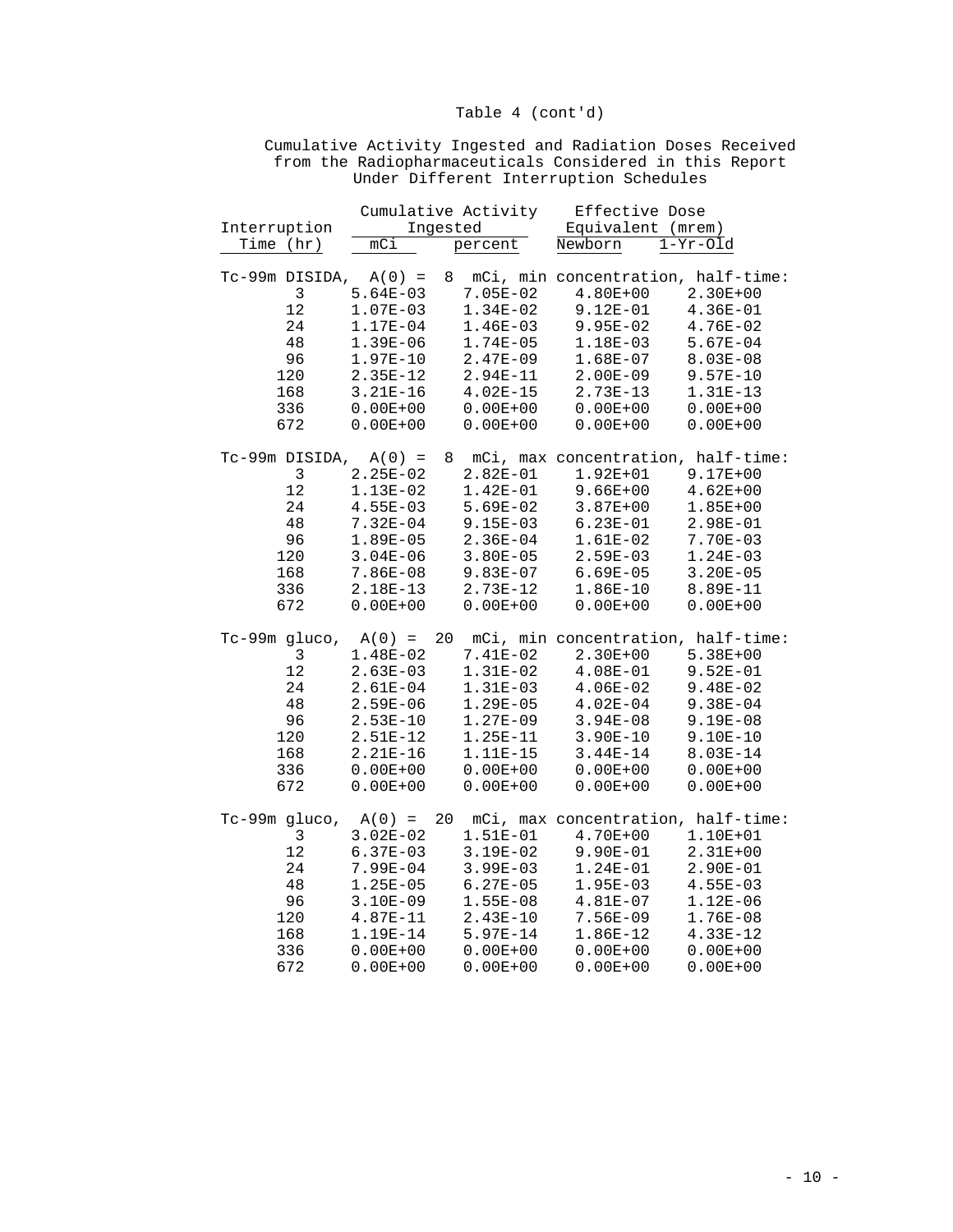|               |              | Cumulative Activity | Effective Dose                     |              |
|---------------|--------------|---------------------|------------------------------------|--------------|
| Interruption  |              | Ingested            | Equivalent (mrem)                  |              |
| Time (hr)     | mci          | percent             | Newborn                            | $1-Yr-01d$   |
|               |              |                     |                                    |              |
| $Tc-99m$ HAM, | $A(0) = 8$   |                     | mCi, min concentration, half-time: |              |
| 3             | $3.60E - 02$ | $4.50E-01$          | 2.00E+01                           | $8.13E + 00$ |
| 12            | $4.51E-03$   | $5.64E-02$          | $2.50E + 00$                       | $1.02E + 00$ |
| 24            | $2.83E-04$   | $3.54E-03$          | $1.57E-01$                         | $6.38E-02$   |
| 48            | 1.11E-06     | $1.39E-05$          | $6.17E-04$                         | $2.51E-04$   |
| 96            | 1.72E-11     |                     | $9.52E-09$                         | $3.87E-09$   |
|               |              | $2.14E-10$          |                                    |              |
| 120           | $6.73E-14$   | $8.42E-13$          | $3.74E-11$                         | $1.52E-11$   |
| 168           | $0.00E + 00$ | $0.00E + 00$        | $0.00E + 00$                       | $0.00E + 00$ |
| 336           | $0.00E + 00$ | $0.00E + 00$        | $0.00E + 00$                       | $0.00E + 00$ |
| 672           | $0.00E + 00$ | $0.00E + 00$        | $0.00E + 00$                       | $0.00E + 00$ |
| $Tc-99m$ HAM, | $A(0) = 8$   |                     | mCi, max concentration, half-time: |              |
| 3             | 8.95E-02     | $1.12E + 00$        | $4.97E + 01$                       | $2.02E + 01$ |
| 12            | $3.67E-02$   | $4.59E-01$          | $2.04E + 01$                       | $8.29E + 00$ |
| 24            | $1.12E-02$   | $1.40E-01$          | $6.21E + 00$                       | $2.53E + 00$ |
| 48            | $1.04E-03$   | $1.30E-02$          | 5.77E-01                           | $2.35E-01$   |
| 96            |              |                     |                                    |              |
|               | 8.98E-06     | $1.12E-04$          | $4.98E-03$                         | $2.03E-03$   |
| 120           | 8.35E-07     | $1.04E - 05$        | $4.63E-04$                         | $1.88E-04$   |
| 168           | 7.21E-09     | $9.01E-08$          | $4.00E-06$                         | $1.63E-06$   |
| 336           | $3.00E - 16$ | $3.75E - 15$        | $1.66E-13$                         | $6.76E - 14$ |
| 672           | $0.00E + 00$ | $0.00E + 00$        | $0.00E + 00$                       | $0.00E + 00$ |
| Tc-99m MIBI,  | $A(0) = 30$  |                     | mCi, min concentration, half-time: |              |
| $\mathbf{3}$  | $2.23E-03$   | $7.44E-03$          | $1.16E + 00$                       | $5.37E-01$   |
| 12            | $5.59E-04$   | $1.86E-03$          | 2.90E-01                           | $1.34E-01$   |
| 24            | $8.83E - 05$ | $2.94E-04$          | $4.57E-02$                         | $2.12E-02$   |
| 48            | $2.20E-06$   | $7.34E-06$          | $1.14E-03$                         | $5.30E-04$   |
| 96            | $1.37E-09$   | $4.56E-09$          | $7.09E - 07$                       | $3.29E - 07$ |
| 120           | $3.41E-11$   | $1.14E-10$          | 1.77E-08                           | 8.21E-09     |
| 168           | $2.12E-14$   | 7.08E-14            | 1.10E-11                           | $5.11E-12$   |
|               |              |                     |                                    |              |
| 336           | $0.00E + 00$ | $0.00E + 00$        | $0.00E + 00$                       | $0.00E + 00$ |
| 672           | $0.00E + 00$ | $0.00E + 00$        | $0.00E + 00$                       | $0.00E + 00$ |
| Tc-99m MIBI,  | $A(0) = 30$  |                     | mCi, max concentration, half-time: |              |
| 3             | $1.97E-02$   | $6.56E-02$          | $1.02E + 01$                       | $4.73E + 00$ |
| 12            | $7.76E - 03$ | $2.59E-02$          | $4.02E + 00$                       | $1.87E + 00$ |
| 24            | $2.24E-03$   | $7.47E-03$          | $1.16E + 00$                       | $5.39E-01$   |
| 48            | $1.87E - 04$ | $6.24E-04$          | $9.70E-02$                         | $4.51E-02$   |
| 96            | $1.31E-06$   | $4.36E-06$          | $6.77E-04$                         | $3.14E-04$   |
| 120           | $1.09E-07$   | $3.64E-07$          | $5.66E-05$                         | $2.63E-05$   |
| 168           | $7.62E-10$   | $2.54E-09$          | $3.95E-07$                         | $1.83E-07$   |
| 336           | $0.00E + 00$ | $0.00E + 00$        | $0.00E + 00$                       | $0.00E + 00$ |
|               |              |                     |                                    |              |

672 0.00E+00 0.00E+00 0.00E+00 0.00E+00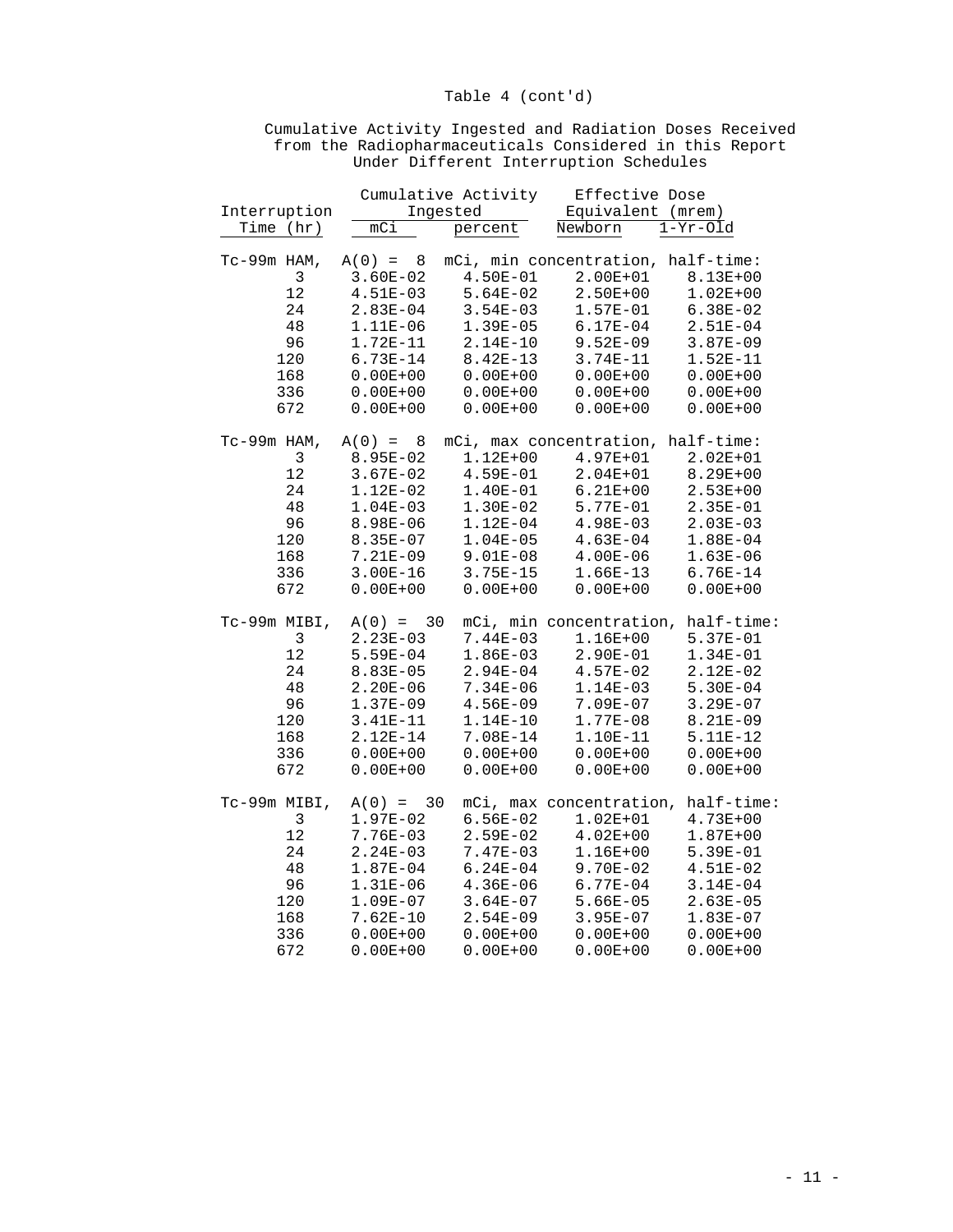|                |              | Cumulative Activity | Effective Dose                     |              |
|----------------|--------------|---------------------|------------------------------------|--------------|
| Interruption   |              | Ingested            | Equivalent (mrem)                  |              |
| Time (hr)      | mCi          | percent             | Newborn                            | $1-Yr-01d$   |
|                |              |                     |                                    |              |
| $Tc-99m$ MDP,  | $A(0) = 20$  |                     | mCi, min concentration, half-time: |              |
| $\mathbf{3}$   | $8.94E - 03$ | $4.47E-02$          | $3.64E + 00$                       | $1.39E + 00$ |
| 12             | $1.51E-03$   | $7.53E-03$          | $6.13E-01$                         | $2.34E-01$   |
| 24             | $1.40E-04$   | $7.02E-04$          | 5.71E-02                           | 2.18E-02     |
| 48             | $1.22E-06$   | $6.09E - 06$        | $4.95E-04$                         | $1.89E-04$   |
| 96             | $9.16E-11$   | $4.58E-10$          | $3.73E - 08$                       | $1.42E-08$   |
| 120            | 7.94E-13     | $3.97E-12$          | $3.23E-10$                         | $1.23E-10$   |
| 168            | $4.15E - 17$ | $2.08E-16$          | 1.69E-14                           | $6.45E - 15$ |
| 336            | $0.00E + 00$ | $0.00E + 00$        | $0.00E + 00$                       | $0.00E + 00$ |
| 672            | $0.00E + 00$ | $0.00E + 00$        | $0.00E + 00$                       | $0.00E + 00$ |
|                |              |                     |                                    |              |
| $Tc-99m$ MDP,  | $A(0) = 20$  |                     | mCi, max concentration, half-time: |              |
|                |              | $5.98E-02$          |                                    |              |
| $\mathfrak{Z}$ | $1.20E-02$   |                     | $4.87E + 00$                       | $1.86E + 00$ |
| $12$           | $3.53E-03$   | $1.76E-02$          | $1.44E + 00$                       | $5.48E-01$   |
| 24             | $6.92E-04$   | $3.46E-03$          | $2.82E-01$                         | $1.08E-01$   |
| 48             | $2.67E-05$   | $1.33E-04$          | $1.09E-02$                         | $4.14E-03$   |
| 96             | $3.96E-08$   | 1.98E-07            | $1.61E-05$                         | $6.15E - 06$ |
| 120            | $1.52E-09$   | $7.62E - 09$        | $6.20E-07$                         | $2.37E-07$   |
| 168            | $2.26E - 12$ | 1.13E-11            | $9.20E-10$                         | $3.51E-10$   |
| 336            | $0.00E + 00$ | $0.00E + 00$        | $0.00E + 00$                       | $0.00E + 00$ |
| 672            | $0.00E + 00$ | $0.00E + 00$        | $0.00E + 00$                       | $0.00E + 00$ |
| $Tc-99m$ PYP,  | $A(0) = 20$  |                     | mCi, min concentration, half-time: |              |
| 3              | 1.73E-02     | $8.66E-02$          | $4.81E + 00$                       | $2.05E + 00$ |
| 12             | $2.92E-03$   | $1.46E-02$          | $8.10E-01$                         | $3.46E - 01$ |
| 24             | $2.72E-04$   | $1.36E-03$          | $7.55E-02$                         | $3.22E-02$   |
| 48             | $2.36E-06$   | 1.18E-05            | $6.54E-04$                         | $2.79E-04$   |
| 96             | 1.77E-10     | $8.87E - 10$        | $4.92E-08$                         | $2.10E-08$   |
| 120            | $1.54E-12$   | 7.70E-12            | $4.27E-10$                         | $1.82E-10$   |
| 168            | 8.05E-17     | $4.02E-16$          | $2.23E-14$                         | $9.53E - 15$ |
| 336            | $0.00E + 00$ | $0.00E + 00$        | $0.00E + 00$                       | $0.00E + 00$ |
| 672            | $0.00E + 00$ | $0.00E + 00$        | $0.00E + 00$                       | $0.00E + 00$ |
|                |              |                     |                                    |              |
| Tc-99m PYP,    | $A(0) = 20$  |                     | mCi, max concentration, half-time: |              |
| 3              | 8.73E-02     | $4.37E-01$          | $2.42E + 01$                       | $1.03E + 01$ |
| $12\,$         | $3.49E-02$   | $1.74E-01$          | $9.68E + 00$                       | $4.13E + 00$ |
| 24             | $1.03E-02$   | $5.14E-02$          | $2.85E+00$                         | $1.22E + 00$ |
| 48             | 8.90E-04     | $4.45E-03$          | $2.47E-01$                         | $1.05E-01$   |
| 96             | $6.68E-06$   | $3.34E - 05$        | $1.85E-03$                         | 7.91E-04     |
| 120            | 5.79E-07     | $2.90E-06$          | $1.61E-04$                         | $6.86E-05$   |
| 168            |              | 2.17E-08            |                                    |              |
|                | $4.35E-09$   |                     | $1.21E-06$                         | $5.15E-07$   |
| 336            | $4.20E - 17$ | 2.10E-16            | 1.17E-14                           | $4.97E - 15$ |

672 0.00E+00 0.00E+00 0.00E+00 0.00E+00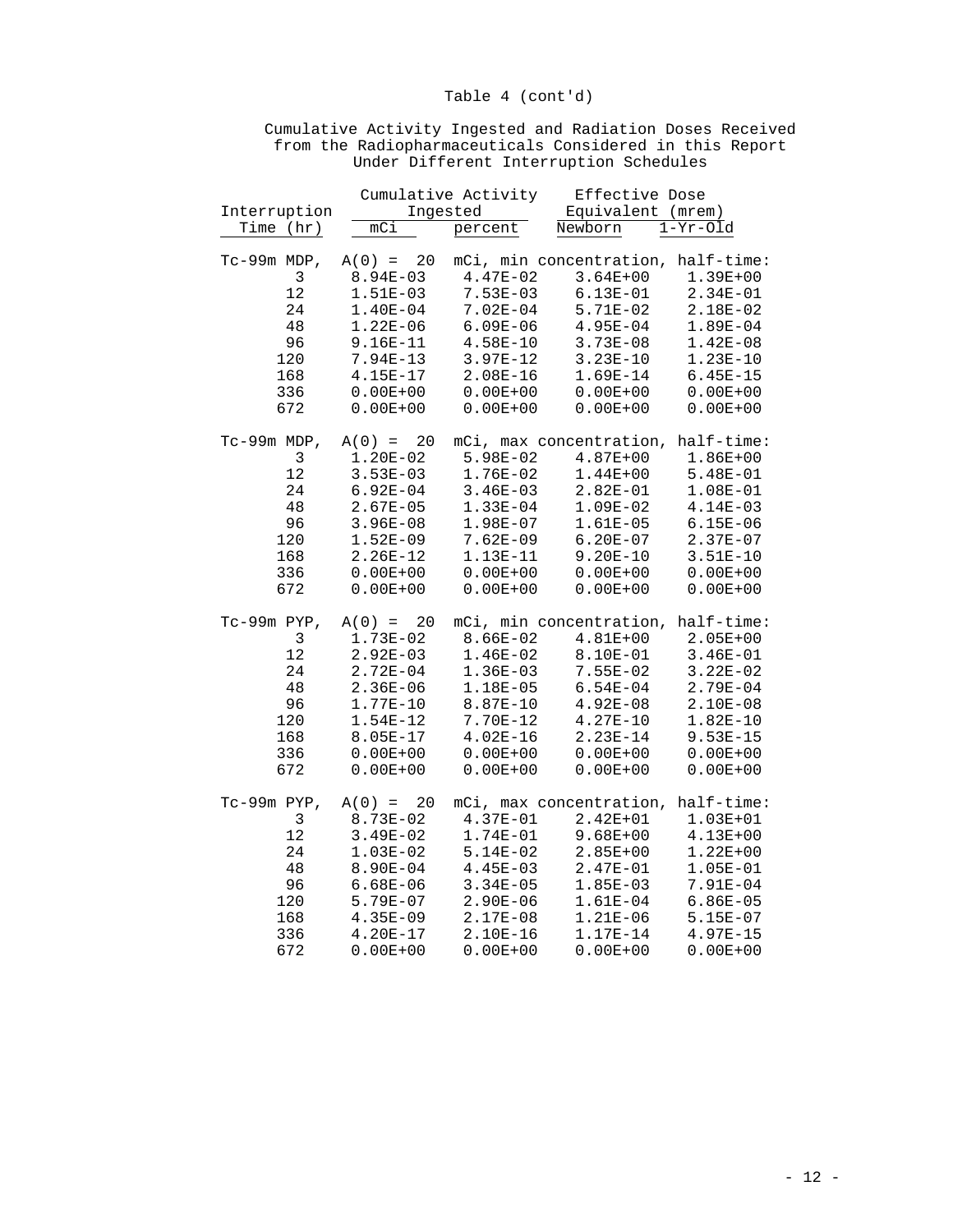|                |                                                                    |                             | Cumulative Activity Effective Dose |              |  |
|----------------|--------------------------------------------------------------------|-----------------------------|------------------------------------|--------------|--|
| Interruption   | Ingested                                                           | $\mathcal{L}^{\mathcal{L}}$ | Equivalent (mrem)                  |              |  |
| Time (hr)      | mC1                                                                | percent                     | Newborn                            | $1-Yr-Old$   |  |
|                |                                                                    |                             |                                    |              |  |
|                | Tc-99m RBC vivo, A(0) = 20 mCi, min concentration, half-time:      |                             |                                    |              |  |
| $\mathfrak{Z}$ | $9.49E-04$                                                         | $4.75E-03$                  | $2.88E-01$                         | $1.30E-01$   |  |
| 12             | $3.79E-04$                                                         | $1.90E-03$                  | $1.15E-01$                         | $5.19E-02$   |  |
| 24             | $1.12E-04$                                                         | $5.58E-04$                  | $3.39E-02$                         | $1.53E-02$   |  |
| 48             | $9.67E - 06$                                                       | $4.84E - 05$                | $2.94E-03$                         | $1.32E-03$   |  |
| 96             | $7.26E - 08$                                                       | $3.63E-07$                  | $2.20E-05$                         | $9.94E - 06$ |  |
| 120            | $6.29E-09$                                                         | $3.15E-08$                  | $1.91E-06$                         | $8.62E-07$   |  |
| 168            | 4.73E-11                                                           | $2.36E-10$                  | $1.43E-08$                         | $6.47E-09$   |  |
| 336            | $4.57E-19$                                                         | 2.28E-18                    | $1.39E-16$                         | $6.25E-17$   |  |
| 672            | $0.00E + 00$                                                       | $0.00E + 00$                | $0.00E + 00$                       | $0.00E + 00$ |  |
|                |                                                                    |                             |                                    |              |  |
|                | $Tc-99m$ RBC vivo, $A(0) = 20$ mCi, max concentration, half-time:  |                             |                                    |              |  |
| $\mathbf{3}$   | $4.38E-01$                                                         | $2.19E + 00$                | $1.33E + 02$                       | $5.99E + 01$ |  |
| 12             | $1.80E-01$                                                         | 8.98E-01                    | $5.45E + 01$                       | $2.46E + 01$ |  |
| 24             | $5.48E-02$                                                         | 2.74E-01                    | 1.66E+01                           | 7.50E+00     |  |
| 48             | $5.09E-03$                                                         | $2.54E-02$                  | $1.54E + 00$                       | $6.96E-01$   |  |
| 96             | $4.39E-05$                                                         | $2.20E-04$                  | 1.33E-02                           | $6.01E-03$   |  |
| 120            | $4.08E - 06$                                                       | $2.04E-05$                  | $1.24E-03$                         | $5.59E-04$   |  |
| 168            | $3.52E-08$                                                         | $1.76E-07$                  | $1.07E-05$                         | $4.82E-06$   |  |
| 336            | $1.47E-15$                                                         | 7.33E-15                    | $4.45E-13$                         | $2.01E-13$   |  |
| 672            | $0.00E + 00$                                                       | $0.00E + 00$                | $0.00E + 00$                       | $0.00E + 00$ |  |
|                |                                                                    |                             |                                    |              |  |
|                | $Tc-99m$ RBC vitro, $A(0) = 20$ mCi, min concentration, half-time: |                             |                                    |              |  |
| $\overline{3}$ | $3.53E-03$                                                         | 1.76E-02                    | $1.10E + 00$                       | $4.83E-01$   |  |
| 12             | $1.58E-03$                                                         | $7.92E-03$                  | $4.93E-01$                         | 2.17E-01     |  |
| 24             | $5.46E-04$                                                         | $2.73E-03$                  | 1.70E-01                           | $7.47E-02$   |  |
| 48             | $6.47E-05$                                                         | $3.24E-04$                  | $2.01E-02$                         | $8.86E - 03$ |  |
| 96             | $9.10E-07$                                                         | $4.55E-06$                  | $2.83E-04$                         | $1.25E-04$   |  |
| 120            | $1.08E-07$                                                         | $5.39E-07$                  | $3.35E-05$                         | $1.48E-05$   |  |
| 168            | $1.52E-09$                                                         | 7.58E-09                    | $4.71E-07$                         | $2.08E-07$   |  |
| 336            | $4.95E-16$                                                         | 2.48E-15                    | $1.54E-13$                         | $6.78E - 14$ |  |
| 672            | $0.00E + 00$                                                       | $0.00E + 00$                | $0.00E + 00$                       | $0.00E + 00$ |  |
|                | $Tc-99m$ RBC vitro, $A(0) = 20$ mCi, max concentration, half-time: |                             |                                    |              |  |
| $\overline{3}$ | $6.06E-03$ 3.03E-02                                                |                             | $1.88E + 00$                       | $8.30E - 01$ |  |
| $12$           | $3.03E-03$                                                         | $1.52E-02$                  | $9.42E-01$                         | 4.15E-01     |  |
|                |                                                                    |                             |                                    |              |  |
| 24             | $1.20E-03$                                                         | $6.01E-03$                  | $3.74E-01$                         | $1.65E-01$   |  |
| 48             | $1.90E-04$                                                         | $9.48E-04$                  | $5.89E-02$                         | $2.59E-02$   |  |
| 96             | $4.70E-06$                                                         | $2.35E-05$                  | $1.46E-03$                         | $6.44E-04$   |  |
| 120            | 7.41E-07                                                           | 3.71E-06                    | $2.30E-04$                         | $1.01E-04$   |  |
| 168            | $1.84E-08$                                                         | $9.20E-08$                  | $5.72E-06$                         | $2.52E - 06$ |  |
| 336            | $4.43E-14$                                                         | $2.22E-13$                  | 1.38E-11                           | $6.07E-12$   |  |

672 0.00E+00 0.00E+00 0.00E+00 0.00E+00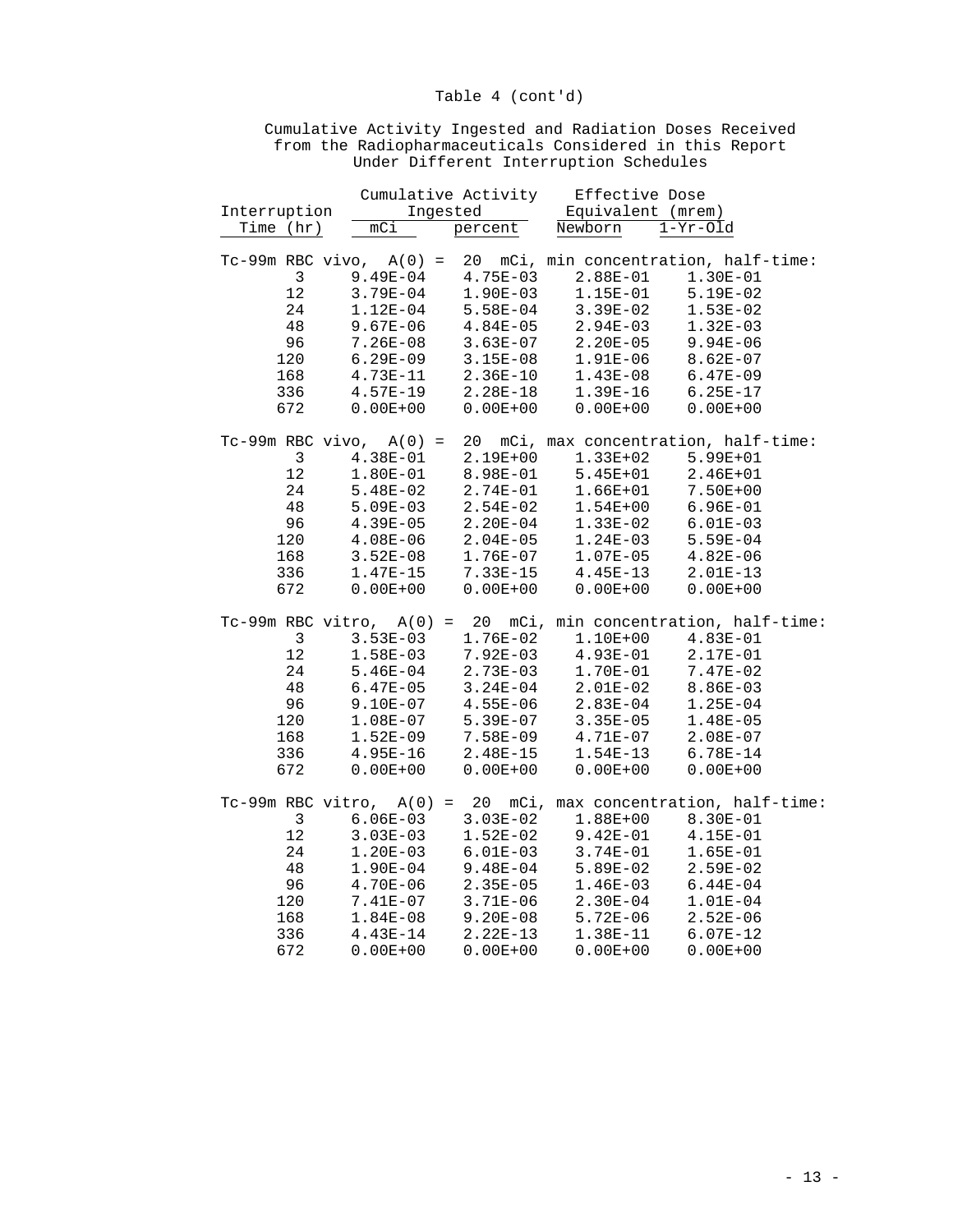| Interruption<br>Ingested<br>Equivalent (mrem)<br>$\mathbb{R}^2$<br>mCi<br>Time (hr)<br>percent<br>Newborn<br>$1-Yr-01d$<br>$A(0) = 12$ mCi, min concentration, half-time:<br>$Tc-99m$ SC,<br>3<br>$9.33E + 00$<br>$1.26E-02$<br>$1.05E-01$<br>$4.57E + 00$<br>12<br>$3.11E-02$<br>$3.74E - 03$<br>$2.76E + 00$<br>$1.35E + 00$<br>24<br>7.38E-04<br>$6.15E-03$<br>$5.46E-01$<br>$2.68E-01$<br>48<br>$2.13E-02$<br>$2.88E - 05$<br>$2.40E - 04$<br>$1.05E-02$<br>96<br>$4.40E-08$<br>$3.67E-07$<br>$3.26E - 05$<br>$1.60E-05$<br>120<br>$1.43E-08$<br>$1.27E-06$<br>$6.23E-07$<br>$1.72E-09$<br>168<br>$2.62E-12$<br>2.19E-11<br>$1.94E-09$<br>$9.51E-10$<br>336<br>$0.00E + 00$<br>$0.00E + 00$<br>$0.00E + 00$<br>$0.00E + 00$<br>672<br>$0.00E + 00$<br>$0.00E + 00$<br>$0.00E + 00$<br>$0.00E + 00$<br>Tc-99m SC,<br>$A(0) = 12$ mCi, max concentration, half-time:<br>$\mathbf{3}$<br>$1.47E + 00$<br>$1.76E-01$<br>$1.30E + 02$<br>$6.38E + 01$<br>12<br>$6.92E-01$<br>$3.01E + 01$<br>8.30E-02<br>$6.14E + 01$<br>24<br>$3.05E-02$<br>$2.54E-01$<br>$2.26E + 01$<br>1.11E+01<br>$4\,8$<br>4.11E-03<br>$3.42E-02$<br>$3.04E + 00$<br>$1.49E + 00$<br>96<br>7.47E-05<br>$6.22E - 04$<br>$5.53E-02$<br>$2.71E-02$<br>120<br>$1.01E-05$<br>8.39E-05<br>$3.65E-03$<br>$7.45E-03$<br>168<br>$1.53E-06$<br>$1.35E-04$<br>$6.64E - 05$<br>$1.83E-07$<br>336<br>1.48E-13<br>$1.23E-12$<br>$1.09E-10$<br>$5.36E - 11$<br>672<br>$0.00E + 00$<br>$0.00E + 00$<br>$0.00E + 00$<br>$0.00E + 00$<br>$In-111$ WBC,<br>$A(0) = .5$<br>mCi, min concentration, half-time:<br>$\mathbf{3}$<br>$1.24E-01$<br>2.04E+01<br>$8.04E + 00$<br>$6.21E-04$<br>$12$<br>$5.77E-04$<br>1.15E-01<br>$1.90E + 01$<br>$7.47E + 00$<br>24<br>$5.23E-04$<br>$1.05E-01$<br>$1.72E + 01$<br>$6.77E + 00$<br>48<br>$4.30E-04$<br>$8.60E-02$<br>$1.42E + 01$<br>$5.57E + 00$<br>96<br>$2.91E-04$<br>$5.82E-02$<br>$9.58E + 00$<br>$3.77E + 00$<br>120<br>$2.39E-04$<br>4.78E-02<br>7.88E+00<br>$3.10E + 00$<br>168<br>$3.23E-02$<br>$5.32E + 00$<br>$2.09E + 00$<br>$1.62E-04$<br>336<br>$8.22E-03$<br>$5.32E-01$<br>4.11E-05<br>$1.35E + 00$<br>672<br>8.75E-02<br>$3.44E-02$<br>$2.66E - 06$<br>$5.31E-04$<br>$In-111$ WBC,<br>mCi, max concentration, half-time:<br>$A(0) = .5$<br>3<br>$6.19E-01$<br>$1.02E + 02$<br>$3.10E-03$<br>4.01E+01<br>$12$<br>$2.96E-03$<br>$5.92E-01$<br>$9.75E + 01$<br>$3.83E + 01$<br>24<br>$5.58E-01$<br>9.19E+01<br>$3.61E + 01$<br>$2.79E-03$<br>48<br>$2.48E-03$<br>$4.95E-01$<br>8.16E+01<br>$3.21E + 01$<br>96<br>$1.95E-03$<br>$3.91E-01$<br>$6.43E + 01$<br>$2.53E + 01$<br>120<br>$1.73E-03$<br>$3.47E-01$<br>5.71E+01<br>$2.25E + 01$<br>168<br>$2.74E-01$<br>4.50E+01<br>$1.37E-03$<br>$1.77E + 01$<br>336<br>$5.95E-04$<br>1.19E-01<br>$1.96E + 01$<br>7.71E+00 |  |  | Cumulative Activity | Effective Dose |  |
|------------------------------------------------------------------------------------------------------------------------------------------------------------------------------------------------------------------------------------------------------------------------------------------------------------------------------------------------------------------------------------------------------------------------------------------------------------------------------------------------------------------------------------------------------------------------------------------------------------------------------------------------------------------------------------------------------------------------------------------------------------------------------------------------------------------------------------------------------------------------------------------------------------------------------------------------------------------------------------------------------------------------------------------------------------------------------------------------------------------------------------------------------------------------------------------------------------------------------------------------------------------------------------------------------------------------------------------------------------------------------------------------------------------------------------------------------------------------------------------------------------------------------------------------------------------------------------------------------------------------------------------------------------------------------------------------------------------------------------------------------------------------------------------------------------------------------------------------------------------------------------------------------------------------------------------------------------------------------------------------------------------------------------------------------------------------------------------------------------------------------------------------------------------------------------------------------------------------------------------------------------------------------------------------------------------------------------------------------------------------------------------------------------------------------------------------------------------------------------------------------------------------------------------------------------------------------------------------------------------------------------------------------------------------------------------------------------------------------------------------------------------------------|--|--|---------------------|----------------|--|
|                                                                                                                                                                                                                                                                                                                                                                                                                                                                                                                                                                                                                                                                                                                                                                                                                                                                                                                                                                                                                                                                                                                                                                                                                                                                                                                                                                                                                                                                                                                                                                                                                                                                                                                                                                                                                                                                                                                                                                                                                                                                                                                                                                                                                                                                                                                                                                                                                                                                                                                                                                                                                                                                                                                                                                              |  |  |                     |                |  |
|                                                                                                                                                                                                                                                                                                                                                                                                                                                                                                                                                                                                                                                                                                                                                                                                                                                                                                                                                                                                                                                                                                                                                                                                                                                                                                                                                                                                                                                                                                                                                                                                                                                                                                                                                                                                                                                                                                                                                                                                                                                                                                                                                                                                                                                                                                                                                                                                                                                                                                                                                                                                                                                                                                                                                                              |  |  |                     |                |  |
|                                                                                                                                                                                                                                                                                                                                                                                                                                                                                                                                                                                                                                                                                                                                                                                                                                                                                                                                                                                                                                                                                                                                                                                                                                                                                                                                                                                                                                                                                                                                                                                                                                                                                                                                                                                                                                                                                                                                                                                                                                                                                                                                                                                                                                                                                                                                                                                                                                                                                                                                                                                                                                                                                                                                                                              |  |  |                     |                |  |
|                                                                                                                                                                                                                                                                                                                                                                                                                                                                                                                                                                                                                                                                                                                                                                                                                                                                                                                                                                                                                                                                                                                                                                                                                                                                                                                                                                                                                                                                                                                                                                                                                                                                                                                                                                                                                                                                                                                                                                                                                                                                                                                                                                                                                                                                                                                                                                                                                                                                                                                                                                                                                                                                                                                                                                              |  |  |                     |                |  |
|                                                                                                                                                                                                                                                                                                                                                                                                                                                                                                                                                                                                                                                                                                                                                                                                                                                                                                                                                                                                                                                                                                                                                                                                                                                                                                                                                                                                                                                                                                                                                                                                                                                                                                                                                                                                                                                                                                                                                                                                                                                                                                                                                                                                                                                                                                                                                                                                                                                                                                                                                                                                                                                                                                                                                                              |  |  |                     |                |  |
|                                                                                                                                                                                                                                                                                                                                                                                                                                                                                                                                                                                                                                                                                                                                                                                                                                                                                                                                                                                                                                                                                                                                                                                                                                                                                                                                                                                                                                                                                                                                                                                                                                                                                                                                                                                                                                                                                                                                                                                                                                                                                                                                                                                                                                                                                                                                                                                                                                                                                                                                                                                                                                                                                                                                                                              |  |  |                     |                |  |
|                                                                                                                                                                                                                                                                                                                                                                                                                                                                                                                                                                                                                                                                                                                                                                                                                                                                                                                                                                                                                                                                                                                                                                                                                                                                                                                                                                                                                                                                                                                                                                                                                                                                                                                                                                                                                                                                                                                                                                                                                                                                                                                                                                                                                                                                                                                                                                                                                                                                                                                                                                                                                                                                                                                                                                              |  |  |                     |                |  |
|                                                                                                                                                                                                                                                                                                                                                                                                                                                                                                                                                                                                                                                                                                                                                                                                                                                                                                                                                                                                                                                                                                                                                                                                                                                                                                                                                                                                                                                                                                                                                                                                                                                                                                                                                                                                                                                                                                                                                                                                                                                                                                                                                                                                                                                                                                                                                                                                                                                                                                                                                                                                                                                                                                                                                                              |  |  |                     |                |  |
|                                                                                                                                                                                                                                                                                                                                                                                                                                                                                                                                                                                                                                                                                                                                                                                                                                                                                                                                                                                                                                                                                                                                                                                                                                                                                                                                                                                                                                                                                                                                                                                                                                                                                                                                                                                                                                                                                                                                                                                                                                                                                                                                                                                                                                                                                                                                                                                                                                                                                                                                                                                                                                                                                                                                                                              |  |  |                     |                |  |
|                                                                                                                                                                                                                                                                                                                                                                                                                                                                                                                                                                                                                                                                                                                                                                                                                                                                                                                                                                                                                                                                                                                                                                                                                                                                                                                                                                                                                                                                                                                                                                                                                                                                                                                                                                                                                                                                                                                                                                                                                                                                                                                                                                                                                                                                                                                                                                                                                                                                                                                                                                                                                                                                                                                                                                              |  |  |                     |                |  |
|                                                                                                                                                                                                                                                                                                                                                                                                                                                                                                                                                                                                                                                                                                                                                                                                                                                                                                                                                                                                                                                                                                                                                                                                                                                                                                                                                                                                                                                                                                                                                                                                                                                                                                                                                                                                                                                                                                                                                                                                                                                                                                                                                                                                                                                                                                                                                                                                                                                                                                                                                                                                                                                                                                                                                                              |  |  |                     |                |  |
|                                                                                                                                                                                                                                                                                                                                                                                                                                                                                                                                                                                                                                                                                                                                                                                                                                                                                                                                                                                                                                                                                                                                                                                                                                                                                                                                                                                                                                                                                                                                                                                                                                                                                                                                                                                                                                                                                                                                                                                                                                                                                                                                                                                                                                                                                                                                                                                                                                                                                                                                                                                                                                                                                                                                                                              |  |  |                     |                |  |
|                                                                                                                                                                                                                                                                                                                                                                                                                                                                                                                                                                                                                                                                                                                                                                                                                                                                                                                                                                                                                                                                                                                                                                                                                                                                                                                                                                                                                                                                                                                                                                                                                                                                                                                                                                                                                                                                                                                                                                                                                                                                                                                                                                                                                                                                                                                                                                                                                                                                                                                                                                                                                                                                                                                                                                              |  |  |                     |                |  |
|                                                                                                                                                                                                                                                                                                                                                                                                                                                                                                                                                                                                                                                                                                                                                                                                                                                                                                                                                                                                                                                                                                                                                                                                                                                                                                                                                                                                                                                                                                                                                                                                                                                                                                                                                                                                                                                                                                                                                                                                                                                                                                                                                                                                                                                                                                                                                                                                                                                                                                                                                                                                                                                                                                                                                                              |  |  |                     |                |  |
|                                                                                                                                                                                                                                                                                                                                                                                                                                                                                                                                                                                                                                                                                                                                                                                                                                                                                                                                                                                                                                                                                                                                                                                                                                                                                                                                                                                                                                                                                                                                                                                                                                                                                                                                                                                                                                                                                                                                                                                                                                                                                                                                                                                                                                                                                                                                                                                                                                                                                                                                                                                                                                                                                                                                                                              |  |  |                     |                |  |
|                                                                                                                                                                                                                                                                                                                                                                                                                                                                                                                                                                                                                                                                                                                                                                                                                                                                                                                                                                                                                                                                                                                                                                                                                                                                                                                                                                                                                                                                                                                                                                                                                                                                                                                                                                                                                                                                                                                                                                                                                                                                                                                                                                                                                                                                                                                                                                                                                                                                                                                                                                                                                                                                                                                                                                              |  |  |                     |                |  |
|                                                                                                                                                                                                                                                                                                                                                                                                                                                                                                                                                                                                                                                                                                                                                                                                                                                                                                                                                                                                                                                                                                                                                                                                                                                                                                                                                                                                                                                                                                                                                                                                                                                                                                                                                                                                                                                                                                                                                                                                                                                                                                                                                                                                                                                                                                                                                                                                                                                                                                                                                                                                                                                                                                                                                                              |  |  |                     |                |  |
|                                                                                                                                                                                                                                                                                                                                                                                                                                                                                                                                                                                                                                                                                                                                                                                                                                                                                                                                                                                                                                                                                                                                                                                                                                                                                                                                                                                                                                                                                                                                                                                                                                                                                                                                                                                                                                                                                                                                                                                                                                                                                                                                                                                                                                                                                                                                                                                                                                                                                                                                                                                                                                                                                                                                                                              |  |  |                     |                |  |
|                                                                                                                                                                                                                                                                                                                                                                                                                                                                                                                                                                                                                                                                                                                                                                                                                                                                                                                                                                                                                                                                                                                                                                                                                                                                                                                                                                                                                                                                                                                                                                                                                                                                                                                                                                                                                                                                                                                                                                                                                                                                                                                                                                                                                                                                                                                                                                                                                                                                                                                                                                                                                                                                                                                                                                              |  |  |                     |                |  |
|                                                                                                                                                                                                                                                                                                                                                                                                                                                                                                                                                                                                                                                                                                                                                                                                                                                                                                                                                                                                                                                                                                                                                                                                                                                                                                                                                                                                                                                                                                                                                                                                                                                                                                                                                                                                                                                                                                                                                                                                                                                                                                                                                                                                                                                                                                                                                                                                                                                                                                                                                                                                                                                                                                                                                                              |  |  |                     |                |  |
|                                                                                                                                                                                                                                                                                                                                                                                                                                                                                                                                                                                                                                                                                                                                                                                                                                                                                                                                                                                                                                                                                                                                                                                                                                                                                                                                                                                                                                                                                                                                                                                                                                                                                                                                                                                                                                                                                                                                                                                                                                                                                                                                                                                                                                                                                                                                                                                                                                                                                                                                                                                                                                                                                                                                                                              |  |  |                     |                |  |
|                                                                                                                                                                                                                                                                                                                                                                                                                                                                                                                                                                                                                                                                                                                                                                                                                                                                                                                                                                                                                                                                                                                                                                                                                                                                                                                                                                                                                                                                                                                                                                                                                                                                                                                                                                                                                                                                                                                                                                                                                                                                                                                                                                                                                                                                                                                                                                                                                                                                                                                                                                                                                                                                                                                                                                              |  |  |                     |                |  |
|                                                                                                                                                                                                                                                                                                                                                                                                                                                                                                                                                                                                                                                                                                                                                                                                                                                                                                                                                                                                                                                                                                                                                                                                                                                                                                                                                                                                                                                                                                                                                                                                                                                                                                                                                                                                                                                                                                                                                                                                                                                                                                                                                                                                                                                                                                                                                                                                                                                                                                                                                                                                                                                                                                                                                                              |  |  |                     |                |  |
|                                                                                                                                                                                                                                                                                                                                                                                                                                                                                                                                                                                                                                                                                                                                                                                                                                                                                                                                                                                                                                                                                                                                                                                                                                                                                                                                                                                                                                                                                                                                                                                                                                                                                                                                                                                                                                                                                                                                                                                                                                                                                                                                                                                                                                                                                                                                                                                                                                                                                                                                                                                                                                                                                                                                                                              |  |  |                     |                |  |
|                                                                                                                                                                                                                                                                                                                                                                                                                                                                                                                                                                                                                                                                                                                                                                                                                                                                                                                                                                                                                                                                                                                                                                                                                                                                                                                                                                                                                                                                                                                                                                                                                                                                                                                                                                                                                                                                                                                                                                                                                                                                                                                                                                                                                                                                                                                                                                                                                                                                                                                                                                                                                                                                                                                                                                              |  |  |                     |                |  |
|                                                                                                                                                                                                                                                                                                                                                                                                                                                                                                                                                                                                                                                                                                                                                                                                                                                                                                                                                                                                                                                                                                                                                                                                                                                                                                                                                                                                                                                                                                                                                                                                                                                                                                                                                                                                                                                                                                                                                                                                                                                                                                                                                                                                                                                                                                                                                                                                                                                                                                                                                                                                                                                                                                                                                                              |  |  |                     |                |  |
|                                                                                                                                                                                                                                                                                                                                                                                                                                                                                                                                                                                                                                                                                                                                                                                                                                                                                                                                                                                                                                                                                                                                                                                                                                                                                                                                                                                                                                                                                                                                                                                                                                                                                                                                                                                                                                                                                                                                                                                                                                                                                                                                                                                                                                                                                                                                                                                                                                                                                                                                                                                                                                                                                                                                                                              |  |  |                     |                |  |
|                                                                                                                                                                                                                                                                                                                                                                                                                                                                                                                                                                                                                                                                                                                                                                                                                                                                                                                                                                                                                                                                                                                                                                                                                                                                                                                                                                                                                                                                                                                                                                                                                                                                                                                                                                                                                                                                                                                                                                                                                                                                                                                                                                                                                                                                                                                                                                                                                                                                                                                                                                                                                                                                                                                                                                              |  |  |                     |                |  |
|                                                                                                                                                                                                                                                                                                                                                                                                                                                                                                                                                                                                                                                                                                                                                                                                                                                                                                                                                                                                                                                                                                                                                                                                                                                                                                                                                                                                                                                                                                                                                                                                                                                                                                                                                                                                                                                                                                                                                                                                                                                                                                                                                                                                                                                                                                                                                                                                                                                                                                                                                                                                                                                                                                                                                                              |  |  |                     |                |  |
|                                                                                                                                                                                                                                                                                                                                                                                                                                                                                                                                                                                                                                                                                                                                                                                                                                                                                                                                                                                                                                                                                                                                                                                                                                                                                                                                                                                                                                                                                                                                                                                                                                                                                                                                                                                                                                                                                                                                                                                                                                                                                                                                                                                                                                                                                                                                                                                                                                                                                                                                                                                                                                                                                                                                                                              |  |  |                     |                |  |
|                                                                                                                                                                                                                                                                                                                                                                                                                                                                                                                                                                                                                                                                                                                                                                                                                                                                                                                                                                                                                                                                                                                                                                                                                                                                                                                                                                                                                                                                                                                                                                                                                                                                                                                                                                                                                                                                                                                                                                                                                                                                                                                                                                                                                                                                                                                                                                                                                                                                                                                                                                                                                                                                                                                                                                              |  |  |                     |                |  |
|                                                                                                                                                                                                                                                                                                                                                                                                                                                                                                                                                                                                                                                                                                                                                                                                                                                                                                                                                                                                                                                                                                                                                                                                                                                                                                                                                                                                                                                                                                                                                                                                                                                                                                                                                                                                                                                                                                                                                                                                                                                                                                                                                                                                                                                                                                                                                                                                                                                                                                                                                                                                                                                                                                                                                                              |  |  |                     |                |  |
|                                                                                                                                                                                                                                                                                                                                                                                                                                                                                                                                                                                                                                                                                                                                                                                                                                                                                                                                                                                                                                                                                                                                                                                                                                                                                                                                                                                                                                                                                                                                                                                                                                                                                                                                                                                                                                                                                                                                                                                                                                                                                                                                                                                                                                                                                                                                                                                                                                                                                                                                                                                                                                                                                                                                                                              |  |  |                     |                |  |
|                                                                                                                                                                                                                                                                                                                                                                                                                                                                                                                                                                                                                                                                                                                                                                                                                                                                                                                                                                                                                                                                                                                                                                                                                                                                                                                                                                                                                                                                                                                                                                                                                                                                                                                                                                                                                                                                                                                                                                                                                                                                                                                                                                                                                                                                                                                                                                                                                                                                                                                                                                                                                                                                                                                                                                              |  |  |                     |                |  |
|                                                                                                                                                                                                                                                                                                                                                                                                                                                                                                                                                                                                                                                                                                                                                                                                                                                                                                                                                                                                                                                                                                                                                                                                                                                                                                                                                                                                                                                                                                                                                                                                                                                                                                                                                                                                                                                                                                                                                                                                                                                                                                                                                                                                                                                                                                                                                                                                                                                                                                                                                                                                                                                                                                                                                                              |  |  |                     |                |  |
|                                                                                                                                                                                                                                                                                                                                                                                                                                                                                                                                                                                                                                                                                                                                                                                                                                                                                                                                                                                                                                                                                                                                                                                                                                                                                                                                                                                                                                                                                                                                                                                                                                                                                                                                                                                                                                                                                                                                                                                                                                                                                                                                                                                                                                                                                                                                                                                                                                                                                                                                                                                                                                                                                                                                                                              |  |  |                     |                |  |
|                                                                                                                                                                                                                                                                                                                                                                                                                                                                                                                                                                                                                                                                                                                                                                                                                                                                                                                                                                                                                                                                                                                                                                                                                                                                                                                                                                                                                                                                                                                                                                                                                                                                                                                                                                                                                                                                                                                                                                                                                                                                                                                                                                                                                                                                                                                                                                                                                                                                                                                                                                                                                                                                                                                                                                              |  |  |                     |                |  |
|                                                                                                                                                                                                                                                                                                                                                                                                                                                                                                                                                                                                                                                                                                                                                                                                                                                                                                                                                                                                                                                                                                                                                                                                                                                                                                                                                                                                                                                                                                                                                                                                                                                                                                                                                                                                                                                                                                                                                                                                                                                                                                                                                                                                                                                                                                                                                                                                                                                                                                                                                                                                                                                                                                                                                                              |  |  |                     |                |  |
|                                                                                                                                                                                                                                                                                                                                                                                                                                                                                                                                                                                                                                                                                                                                                                                                                                                                                                                                                                                                                                                                                                                                                                                                                                                                                                                                                                                                                                                                                                                                                                                                                                                                                                                                                                                                                                                                                                                                                                                                                                                                                                                                                                                                                                                                                                                                                                                                                                                                                                                                                                                                                                                                                                                                                                              |  |  |                     |                |  |
|                                                                                                                                                                                                                                                                                                                                                                                                                                                                                                                                                                                                                                                                                                                                                                                                                                                                                                                                                                                                                                                                                                                                                                                                                                                                                                                                                                                                                                                                                                                                                                                                                                                                                                                                                                                                                                                                                                                                                                                                                                                                                                                                                                                                                                                                                                                                                                                                                                                                                                                                                                                                                                                                                                                                                                              |  |  |                     |                |  |
|                                                                                                                                                                                                                                                                                                                                                                                                                                                                                                                                                                                                                                                                                                                                                                                                                                                                                                                                                                                                                                                                                                                                                                                                                                                                                                                                                                                                                                                                                                                                                                                                                                                                                                                                                                                                                                                                                                                                                                                                                                                                                                                                                                                                                                                                                                                                                                                                                                                                                                                                                                                                                                                                                                                                                                              |  |  |                     |                |  |
|                                                                                                                                                                                                                                                                                                                                                                                                                                                                                                                                                                                                                                                                                                                                                                                                                                                                                                                                                                                                                                                                                                                                                                                                                                                                                                                                                                                                                                                                                                                                                                                                                                                                                                                                                                                                                                                                                                                                                                                                                                                                                                                                                                                                                                                                                                                                                                                                                                                                                                                                                                                                                                                                                                                                                                              |  |  |                     |                |  |
|                                                                                                                                                                                                                                                                                                                                                                                                                                                                                                                                                                                                                                                                                                                                                                                                                                                                                                                                                                                                                                                                                                                                                                                                                                                                                                                                                                                                                                                                                                                                                                                                                                                                                                                                                                                                                                                                                                                                                                                                                                                                                                                                                                                                                                                                                                                                                                                                                                                                                                                                                                                                                                                                                                                                                                              |  |  |                     |                |  |
|                                                                                                                                                                                                                                                                                                                                                                                                                                                                                                                                                                                                                                                                                                                                                                                                                                                                                                                                                                                                                                                                                                                                                                                                                                                                                                                                                                                                                                                                                                                                                                                                                                                                                                                                                                                                                                                                                                                                                                                                                                                                                                                                                                                                                                                                                                                                                                                                                                                                                                                                                                                                                                                                                                                                                                              |  |  |                     |                |  |
|                                                                                                                                                                                                                                                                                                                                                                                                                                                                                                                                                                                                                                                                                                                                                                                                                                                                                                                                                                                                                                                                                                                                                                                                                                                                                                                                                                                                                                                                                                                                                                                                                                                                                                                                                                                                                                                                                                                                                                                                                                                                                                                                                                                                                                                                                                                                                                                                                                                                                                                                                                                                                                                                                                                                                                              |  |  |                     |                |  |

672 1.13E-04 2.26E-02 3.72E+00 1.46E+00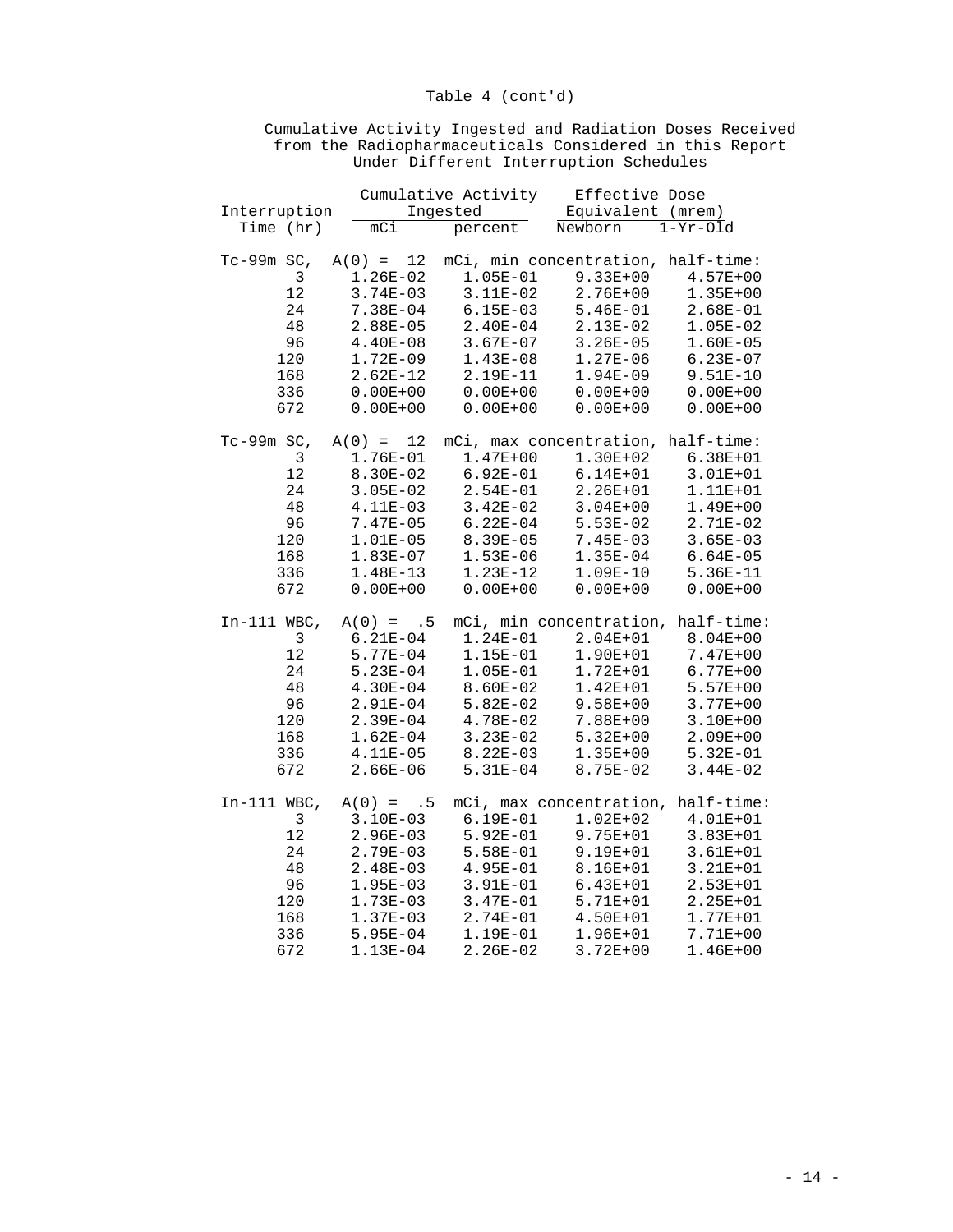|              |             | Cumulative Activity |  |                   |  |         |              | Effective Dose                     |
|--------------|-------------|---------------------|--|-------------------|--|---------|--------------|------------------------------------|
| Interruption |             | Ingested            |  | Equivalent (mrem) |  |         |              |                                    |
|              | Time (hr)   | mCi                 |  | percent           |  | Newborn |              | $1-Yr-01d$                         |
|              |             |                     |  |                   |  |         |              |                                    |
| $I-123$ NaI, |             | $A(0) = .4$         |  |                   |  |         |              | mCi, min concentration, half-time: |
|              | 3           | $1.03E-02$          |  | $2.58E + 00$      |  |         | $6.11E + 01$ | $4.20E + 01$                       |
|              | 12          | $3.53E-03$          |  | 8.83E-01          |  |         | 2.09E+01     | $1.44E + 01$                       |
|              | 24          | $8.45E - 04$        |  | $2.11E-01$        |  |         | $5.00E + 00$ | $3.44E + 00$                       |
|              | 48          | $4.84E - 05$        |  | $1.21E-02$        |  |         | $2.87E-01$   | 1.97E-01                           |
|              | 96          | $1.59E-07$          |  | $3.98E - 05$      |  |         | $9.42E - 04$ | $6.48E - 04$                       |
|              | 120         | $9.12E-09$          |  | $2.28E-06$        |  |         | $5.40E - 05$ | $3.71E-05$                         |
|              | 168         | $3.00E-11$          |  | $7.49E-09$        |  |         | 1.77E-07     | $1.22E-07$                         |
|              | 336         | $0.00E + 00$        |  | $0.00E + 00$      |  |         | $0.00E + 00$ | $0.00E + 00$                       |
|              | 672         | $0.00E + 00$        |  | $0.00E + 00$      |  |         | $0.00E + 00$ | $0.00E + 00$                       |
|              |             |                     |  |                   |  |         |              |                                    |
| $I-123$ NaI, |             | $A(0) = .4$         |  |                   |  |         |              | mCi, max concentration, half-time: |
|              | $\mathsf 3$ | $1.08E-02$          |  | $2.70E + 00$      |  |         | $6.40E + 01$ | $4.40E + 01$                       |
|              | 12          | $3.70E-03$          |  | $9.25E-01$        |  |         | 2.19E+01     | $1.51E + 01$                       |
|              | 24          | $8.86E - 04$        |  | $2.22E-01$        |  |         | $5.25E + 00$ | $3.61E + 00$                       |
|              | 48          | $5.08E - 05$        |  | $1.27E-02$        |  |         | $3.01E-01$   | $2.07E-01$                         |
|              | 96          | $1.67E-07$          |  | 4.17E-05          |  |         | $9.88E-04$   | $6.79E - 04$                       |
|              | 120         | $9.56E - 09$        |  | $2.39E-06$        |  |         | $5.66E-05$   | $3.89E - 05$                       |
|              | 168         | $3.14E-11$          |  | $7.85E-09$        |  |         | $1.86E-07$   | $1.28E-07$                         |
|              | 336         | $0.00E + 00$        |  | $0.00E + 00$      |  |         | $0.00E + 00$ | $0.00E + 00$                       |
|              | 672         | $0.00E + 00$        |  | $0.00E + 00$      |  |         | $0.00E + 00$ | $0.00E + 00$                       |
|              |             |                     |  |                   |  |         |              |                                    |
| I-123 OIH,   |             | $A(0) = 2$          |  |                   |  |         |              | mCi, min concentration, half-time: |
|              | 3           | $1.63E-02$          |  | 8.13E-01          |  |         | $3.85E + 00$ | $1.62E + 00$                       |
|              | 12          | $2.76E-03$          |  | 1.38E-01          |  |         | $6.54E-01$   | 2.76E-01                           |
|              | 24          | $2.60E-04$          |  | $1.30E-02$        |  |         | $6.16E-02$   | $2.60E-02$                         |
|              | 48          | $2.31E-06$          |  | $1.15E-04$        |  |         | $5.47E-04$   | $2.31E-04$                         |
|              | 96          | $1.82E-10$          |  | $9.08E - 09$      |  |         | $4.30E - 08$ | $1.82E-08$                         |
|              | 120         | 1.61E-12            |  | 8.06E-11          |  |         | $3.82E-10$   | $1.61E-10$                         |
|              | 168         | 8.79E-17            |  | $4.40E-15$        |  |         | $2.08E-14$   | 8.78E-15                           |
|              | 336         | $0.00E + 00$        |  | $0.00E + 00$      |  |         | $0.00E + 00$ | $0.00E + 00$                       |
|              | 672         | $0.00E + 00$        |  | $0.00E + 00$      |  |         | $0.00E + 00$ | $0.00E + 00$                       |
|              |             |                     |  |                   |  |         |              |                                    |
| $I-123$ OIH, |             | $A(0) = 2$          |  |                   |  |         |              | mCi, max concentration, half-time: |
|              | 3           | $1.24E-01$          |  | $6.18E + 00$      |  |         | 2.93E+01     | $1.24E + 01$                       |
|              | 12          | $4.18E-02$          |  | $2.09E + 00$      |  |         | $9.91E + 00$ | $4.18E + 00$                       |
|              | 24          | $9.86E - 03$        |  | $4.93E-01$        |  |         | $2.33E+00$   | $9.85E - 01$                       |
|              | 48          | $5.48E-04$          |  | $2.74E-02$        |  |         | $1.30E-01$   | $5.47E-02$                         |
|              | 96          | $1.69E-06$          |  | $8.45E - 05$      |  |         | $4.00E-04$   | $1.69E-04$                         |
|              | 120         | $9.38E - 08$        |  | $4.69E-06$        |  |         | $2.22E-05$   | $9.37E-06$                         |
|              | 168         | $2.89E-10$          |  | $1.45E-08$        |  |         | $6.85E-08$   | $2.89E-08$                         |
|              | 336         | $0.00E + 00$        |  | $0.00E + 00$      |  |         | $0.00E + 00$ | $0.00E + 00$                       |
|              |             |                     |  |                   |  |         |              |                                    |

672 0.00E+00 0.00E+00 0.00E+00 0.00E+00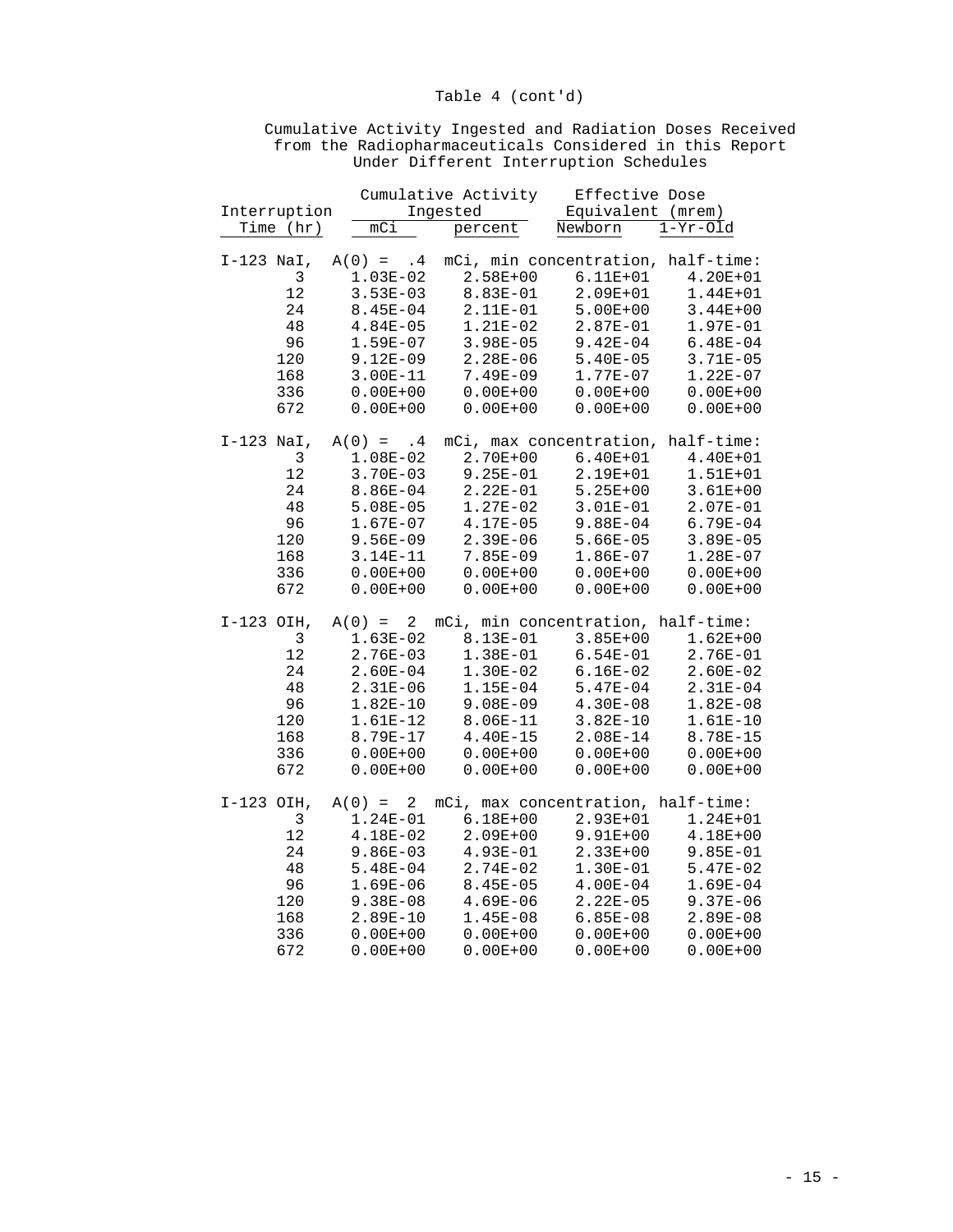|               |                                                           |                                                                                                                                                  | Cumulative Activity                                                                                                              | Effective Dose                                                                                                                                                         |                                                                                                                                      |
|---------------|-----------------------------------------------------------|--------------------------------------------------------------------------------------------------------------------------------------------------|----------------------------------------------------------------------------------------------------------------------------------|------------------------------------------------------------------------------------------------------------------------------------------------------------------------|--------------------------------------------------------------------------------------------------------------------------------------|
| Interruption  |                                                           | Ingested                                                                                                                                         |                                                                                                                                  | Equivalent (mrem)                                                                                                                                                      |                                                                                                                                      |
|               | Time (hr)                                                 | mC <sub>1</sub>                                                                                                                                  | percent                                                                                                                          | Newborn                                                                                                                                                                | $1-Yr-01d$                                                                                                                           |
| $I-123$ mIBG, | 3<br>12<br>24<br>48<br>96<br>120<br>168<br>336            | $A(0) = 10$<br>5.41E-02<br>$3.13E-02$<br>$1.51E-02$<br>$3.53E-03$<br>$1.92E-04$<br>$4.48E-05$<br>$2.44E-06$<br>$9.15E-11$                        | $5.41E-01$<br>$3.13E-01$<br>$1.51E-01$<br>$3.53E-02$<br>$1.92E-03$<br>$4.48E-04$<br>$2.44E-05$<br>$9.15E-10$                     | mCi, min concentration, half-time:<br>$3.20E + 02$<br>$1.86E + 02$<br>8.96E+01<br>$2.09E + 01$<br>$1.14E + 00$<br>$2.65E-01$<br>$1.44E-02$<br>$5.42E-07$               | $2.20E + 02$<br>$1.28E + 02$<br>$6.16E + 01$<br>$1.44E + 01$<br>7.82E-01<br>$1.82E-01$<br>$9.92E-03$<br>$3.73E-07$                   |
|               | 672                                                       | $0.00E + 00$                                                                                                                                     | $0.00E + 00$                                                                                                                     | $0.00E + 00$                                                                                                                                                           | $0.00E + 00$                                                                                                                         |
| $I-123$ mIBG, | 3<br>12<br>24<br>48<br>96<br>120<br>168<br>336<br>672     | $A(0) = 10$<br>$5.41E-02$<br>$3.13E-02$<br>$1.51E-02$<br>$3.53E-03$<br>$1.92E-04$<br>$4.48E-05$<br>$2.44E-06$<br>$9.15E-11$<br>$0.00E + 00$      | 5.41E-01<br>$3.13E-01$<br>$1.51E-01$<br>$3.53E-02$<br>$1.92E-03$<br>$4.48E-04$<br>$2.44E-05$<br>$9.15E-10$<br>$0.00E + 00$       | mCi, max concentration, half-time:<br>$3.20E + 02$<br>$1.86E + 02$<br>8.96E+01<br>2.09E+01<br>$1.14E + 00$<br>$2.65E-01$<br>$1.44E-02$<br>$5.42E-07$<br>$0.00E + 00$   | $2.20E + 02$<br>$1.28E + 02$<br>$6.16E + 01$<br>$1.44E + 01$<br>7.82E-01<br>$1.82E-01$<br>$9.92E - 03$<br>$3.73E-07$<br>$0.00E + 00$ |
| $I-125$ OIH,  | 3<br>12<br>24<br>$4\,8$<br>96<br>120<br>168<br>336<br>672 | $A(0) = .01$<br>$2.52E-04$<br>$6.84E - 05$<br>$1.20E-05$<br>$3.72E-07$<br>$3.55E-10$<br>$1.10E-11$<br>$1.05E-14$<br>$0.00E + 00$<br>$0.00E + 00$ | $2.52E + 00$<br>$6.84E-01$<br>$1.20E-01$<br>$3.72E-03$<br>$3.55E-06$<br>$1.10E-07$<br>$1.05E-10$<br>$0.00E + 00$<br>$0.00E + 00$ | mCi, min concentration, half-time:<br>$2.24E-01$<br>$6.07E-02$<br>$1.07E-02$<br>$3.30E - 04$<br>$3.15E-07$<br>$9.75E-09$<br>$9.32E-12$<br>$0.00E + 00$<br>$0.00E + 00$ | $9.04E-02$<br>$2.45E-02$<br>$4.31E-03$<br>$1.33E-04$<br>$1.27E-07$<br>$3.94E-09$<br>$3.77E-12$<br>$0.00E + 00$<br>$0.00E + 00$       |
| $I-125$ OIH,  | 3<br>12<br>24<br>48<br>96<br>120<br>168<br>336            | $A(0) = .01$<br>$2.52E-04$<br>$6.84E-05$<br>$1.20E-05$<br>$3.72E-07$<br>$3.55E-10$<br>1.10E-11<br>$1.05E-14$<br>$0.00E + 00$                     | $2.52E + 00$<br>$6.84E-01$<br>$1.20E-01$<br>$3.72E-03$<br>$3.55E-06$<br>$1.10E-07$<br>$1.05E-10$<br>$0.00E + 00$                 | mCi, max concentration, half-time:<br>$2.24E-01$<br>$6.07E-02$<br>$1.07E-02$<br>$3.30E - 04$<br>$3.15E-07$<br>9.75E-09<br>9.32E-12<br>$0.00E + 00$                     | $9.04E-02$<br>$2.54E-02$<br>$4.31E-03$<br>$1.33E-04$<br>$1.27E-07$<br>$3.94E-09$<br>$3.77E-12$<br>$0.00E + 00$                       |

672 0.00E+00 0.00E+00 0.00E+00 0.00E+00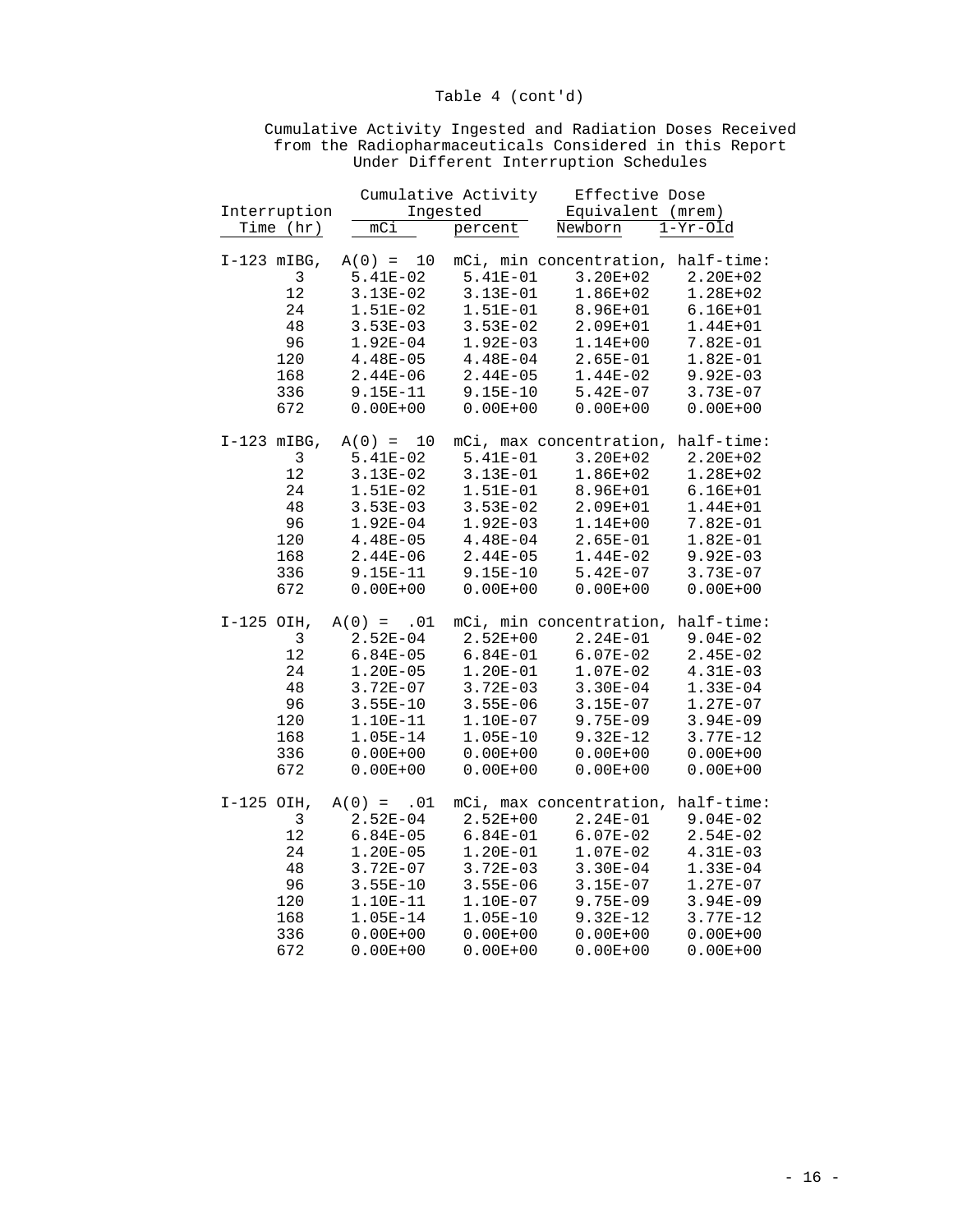|              |                            | Cumulative Activity | Effective Dose                      |                      |  |
|--------------|----------------------------|---------------------|-------------------------------------|----------------------|--|
| Interruption |                            | Ingested            |                                     | Equivalent<br>(mrem) |  |
| Time (hr)    | mCi                        | percent             | Newborn                             | $1-Yr-01d$           |  |
|              |                            |                     |                                     |                      |  |
| I-131 OIH,   | $A(0) = .3$                |                     | mCi, min concentration, half-time:  |                      |  |
| 3            | $2.62E-03$                 | 8.73E-01            | $2.91E + 00$                        | $1.16E + 00$         |  |
| 12           | $1.49E-04$                 | $4.96E-02$          | $1.65E-01$                          | $6.61E-02$           |  |
| 24           | $3.26E - 06$               | $1.09E-03$          | $3.61E-03$                          | $1.45E-03$           |  |
| 48           | $1.56E-09$                 | $5.19E-07$          | $1.73E-06$                          | $6.91E-07$           |  |
| 96           | $3.48E-16$                 | 1.16E-13            | $3.86E-13$                          | $1.54E-13$           |  |
| 120          | $0.00E + 00$               | $0.00E + 00$        | $0.00E + 00$                        | $0.00E + 00$         |  |
| 168          | $0.00E + 00$               | $0.00E + 00$        | $0.00E + 00$                        | $0.00E + 00$         |  |
| 336          | $0.00E + 00$               | $0.00E + 00$        | $0.00E + 00$                        | $0.00E + 00$         |  |
| 672          | $0.00E + 00$               | $0.00E + 00$        | $0.00E + 00$                        | $0.00E + 00$         |  |
| I-131 OIH,   | $A(0) = .3$                |                     | mCi, max concentration,             | half-time:           |  |
| 3            | $1.50E-02$                 | $4.99E + 00$        | $1.66E + 01$                        | $6.65E + 00$         |  |
| 12           | $5.13E-03$                 | $1.71E + 00$        | $5.69E + 00$                        | $2.28E + 00$         |  |
| 24           | $1.23E-03$                 | $4.09E-01$          | $1.36E + 00$                        | $5.45E-01$           |  |
| 48           | $7.05E - 05$               | $2.35E-02$          | $7.82E-02$                          | $3.13E-02$           |  |
| 96           | $2.32E-07$                 | 7.73E-05            | $2.58E-04$                          | $1.03E-04$           |  |
| 120          | $1.33E-08$                 | $4.44E-06$          | $1.48E-05$                          | $5.91E-06$           |  |
| 168          | 4.38E-11                   | $1.46E-08$          | $4.86E-08$                          | $1.95E-08$           |  |
| 336          | $0.00E + 00$               | $0.00E + 00$        | $0.00E + 00$                        | $0.00E + 00$         |  |
| 672          | $0.00E + 00$               | $0.00E + 00$        | $0.00E + 00$                        | $0.00E + 00$         |  |
| T1-201 Cl,   | 3<br>$A(0) =$              |                     | mCi, min concentration, $t_{1/2}$ : |                      |  |
| 3            | $1.22E-02$                 | $4.08E-01$          | $1.84E + 02$                        | $1.04E + 02$         |  |
| 12           | $9.72E - 03$               | $3.24E-01$          | $1.46E + 02$                        | $8.26E + 01$         |  |
| 24           | 7.49E-03                   | $2.50E-01$          | $1.12E + 02$                        | $6.36E + 01$         |  |
| 48           | $4.92E-03$                 | $1.64E-01$          | 7.38E+01                            | 4.18E+01             |  |
| 96           | $2.45E-03$                 | 8.17E-02            | $3.68E + 01$                        | 2.08E+01             |  |
| 120          | $1.76E-03$                 | $5.86E-02$          | $2.64E + 01$                        | $1.50E + 01$         |  |
| 168          | $9.10E-04$                 | $3.03E-02$          | $1.36E + 01$                        | $7.74E + 00$         |  |
| 336          | 9.11E-05                   | $3.04E - 03$        | $1.37E + 00$                        | 7.74E-01             |  |
| 672          | $9.13E-07$                 | $3.04E - 05$        | $1.37E-02$                          | $7.76E-03$           |  |
| T1-201 Cl,   | 3 <sup>7</sup><br>$A(0) =$ |                     | mCi, max concentration, $t_{1/2}$ : |                      |  |
| 3            | $2.37E-02$                 | 7.91E-01            | $3.55E + 02$                        | 2.01E+02             |  |
| $1\,2$       | $2.12E-02$                 | 7.08E-01            | $3.18E + 02$                        | $1.80E + 02$         |  |
| 24           | $1.86E-02$                 | $6.21E-01$          | 2.79E+02                            | 1.58E+02             |  |
| 48           | $1.51E-02$                 | $5.04E-01$          | $2.26E + 02$                        | 1.28E+02             |  |
| 96           | 1.16E-02                   | $3.88E-01$          | 1.74E+02                            | $9.86E + 01$         |  |
| 120          | $1.07E-02$                 | $3.56E-01$          | $1.60E + 02$                        | 9.10E+01             |  |
| 168          | $9.41E-03$                 | $3.14E-01$          | $1.41E+02$                          | 8.00E+01             |  |
| 336          | $6.71E-03$                 | $2.24E-01$          | $1.01E + 02$                        | 5.70E+01             |  |

672 3.53E-03 1.18E-01 5.30E+01 3.00E+01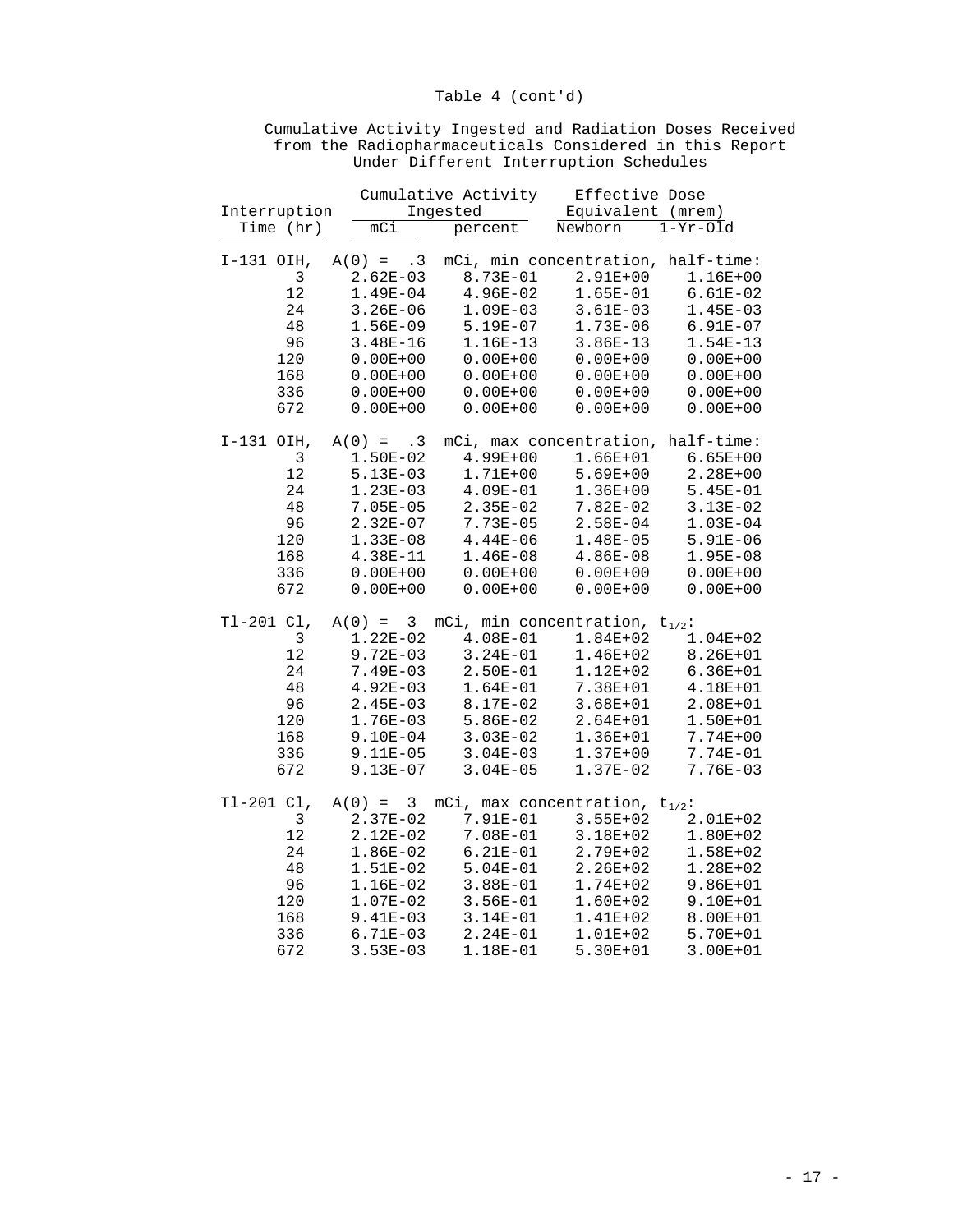|                | Cumulative Activity |                         | Effective Dose                     |                                                                  |
|----------------|---------------------|-------------------------|------------------------------------|------------------------------------------------------------------|
| Interruption   |                     | Ingested<br>and<br>Alba |                                    | Equivalent (mrem)                                                |
| Time (hr)      | mCi                 | percent                 | Newborn                            | $1-Yr-01d$                                                       |
|                |                     |                         |                                    |                                                                  |
|                |                     |                         |                                    | $Tc-99m$ DTPA Aer, $A(0) = 1$ mCi, min concentration, half-time: |
| 3              | $5.14E-05$          | $5.14E-03$              | $1.43E-02$                         | $6.09E-03$                                                       |
| $12$           | $6.98E-06$          | $6.98E-04$              | $1.94E-03$                         | $8.26E - 04$                                                     |
| 24             | $4.87E-07$          | $4.87E-05$              | $1.35E-04$                         | $5.76E - 05$                                                     |
| 48             | $2.37E-09$          | $2.37E-07$              | $6.57E-07$                         | $2.80E-07$                                                       |
| 96             | $5.60E-14$          | $5.60E-12$              | 1.55E-11                           | $6.63E-12$                                                       |
| 120            | $2.72E-16$          | $2.72E-14$              | $7.55E - 14$                       | $3.22E-14$                                                       |
| 168            | $0.00E + 00$        | $0.00E + 00$            | $0.00E + 00$                       | $0.00E + 00$                                                     |
| 336            | $0.00E + 00$        | $0.00E + 00$            | $0.00E + 00$                       | $0.00E + 00$                                                     |
| 672            | $0.00E + 00$        | $0.00E + 00$            | $0.00E + 00$                       | $0.00E + 00$                                                     |
|                |                     |                         |                                    |                                                                  |
|                |                     |                         |                                    | $Tc-99m$ DTPA Aer, $A(0) = 1$ mCi, max concentration, half-time: |
| $\mathfrak{Z}$ | $9.93E - 04$        | $9.93E-02$              | $2.76E-01$                         | 1.18E-01                                                         |
| 12             | $2.86E-04$          | $2.86E-02$              | $7.93E-02$                         | $3.38E-02$                                                       |
| 24             | $5.43E-05$          | $5.43E-03$              | $1.51E-02$                         | $6.43E-03$                                                       |
| 48             | $1.96E-06$          | $1.96E-04$              | $5.44E-04$                         | $2.32E-04$                                                       |
| 96             | $2.55E-09$          | $2.55E-07$              | $7.08E - 07$                       | $3.02E-07$                                                       |
| 120            | 9.21E-11            | $9.21E-09$              | $2.56E-08$                         | $1.09E-08$                                                       |
| 168            | $1.20E-13$          | 1.20E-11                | 3.33E-11                           | $1.42E-11$                                                       |
| 336            | $0.00E + 00$        | $0.00E + 00$            | $0.00E + 00$                       | $0.00E + 00$                                                     |
| 672            | $0.00E + 00$        | $0.00E + 00$            | $0.00E + 00$                       | $0.00E + 00$                                                     |
|                |                     |                         |                                    |                                                                  |
| Tc-99m MAG3,   | $A(0) = 10$         |                         | mCi, min concentration, half-time: |                                                                  |
| $\mathfrak{Z}$ | $1.29E-03$          | $1.29E-02$              | $1.52E-01$                         | $6.66E-02$                                                       |
| 12             | $1.74E-04$          | $1.74E-03$              | $2.07E-02$                         | $9.04E - 03$                                                     |
| 24             | $1.22E-05$          | $1.22E-04$              | $1.44E-03$                         | $6.30E - 04$                                                     |
| 48             | $5.92E-08$          | $5.92E-07$              | $7.00E-06$                         | $3.06E - 06$                                                     |
| 96             | $1.40E-12$          | 1.40E-11                | $1.66E-10$                         | $7.25E - 11$                                                     |
| 120            | $6.80E-15$          | $6.80E-14$              | 8.05E-13                           | $3.52E-13$                                                       |
| 168            | $0.00E + 00$        | $0.00E + 00$            | $0.00E + 00$                       | $0.00E + 00$                                                     |
| 336            | $0.00E + 00$        | $0.00E + 00$            | $0.00E + 00$                       | $0.00E + 00$                                                     |
| 672            | $0.00E + 00$        | $0.00E + 00$            | $0.00E + 00$                       | $0.00E + 00$                                                     |
|                |                     |                         |                                    |                                                                  |
| Tc-99m MAG3,   | $A(0) = 10$         |                         | mCi, max concentration, half-time: |                                                                  |
| 3              | $2.39E-02$          | 2.39E-01                | $2.83E + 00$                       | $1.24E + 00$                                                     |
| 12             | $6.88E-03$          | $6.88E-02$              | $8.15E-01$                         | $3.56E-01$                                                       |
| 24             | $1.31E-03$          | $1.31E-02$              | $1.55E-01$                         | $6.77E-02$                                                       |
| 48             | $4.72E-05$          | $4.72E-04$              | $5.58E-03$                         | $2.44E-03$                                                       |
| 96             | $6.14E-08$          | $6.14E-07$              | $7.27E-06$                         | $3.18E-06$                                                       |
| 120            | $2.22E-09$          | $2.22E-08$              | $2.62E-07$                         | $1.15E-07$                                                       |
| 168            | $2.89E-12$          | 2.89E-11                | $3.42E-10$                         | $1.50E-10$                                                       |
| 336            | $0.00E + 00$        | $0.00E + 00$            | $0.00E + 00$                       | $0.00E + 00$                                                     |
|                |                     |                         |                                    |                                                                  |

672 0.00E+00 0.00E+00 0.00E+00 0.00E+00